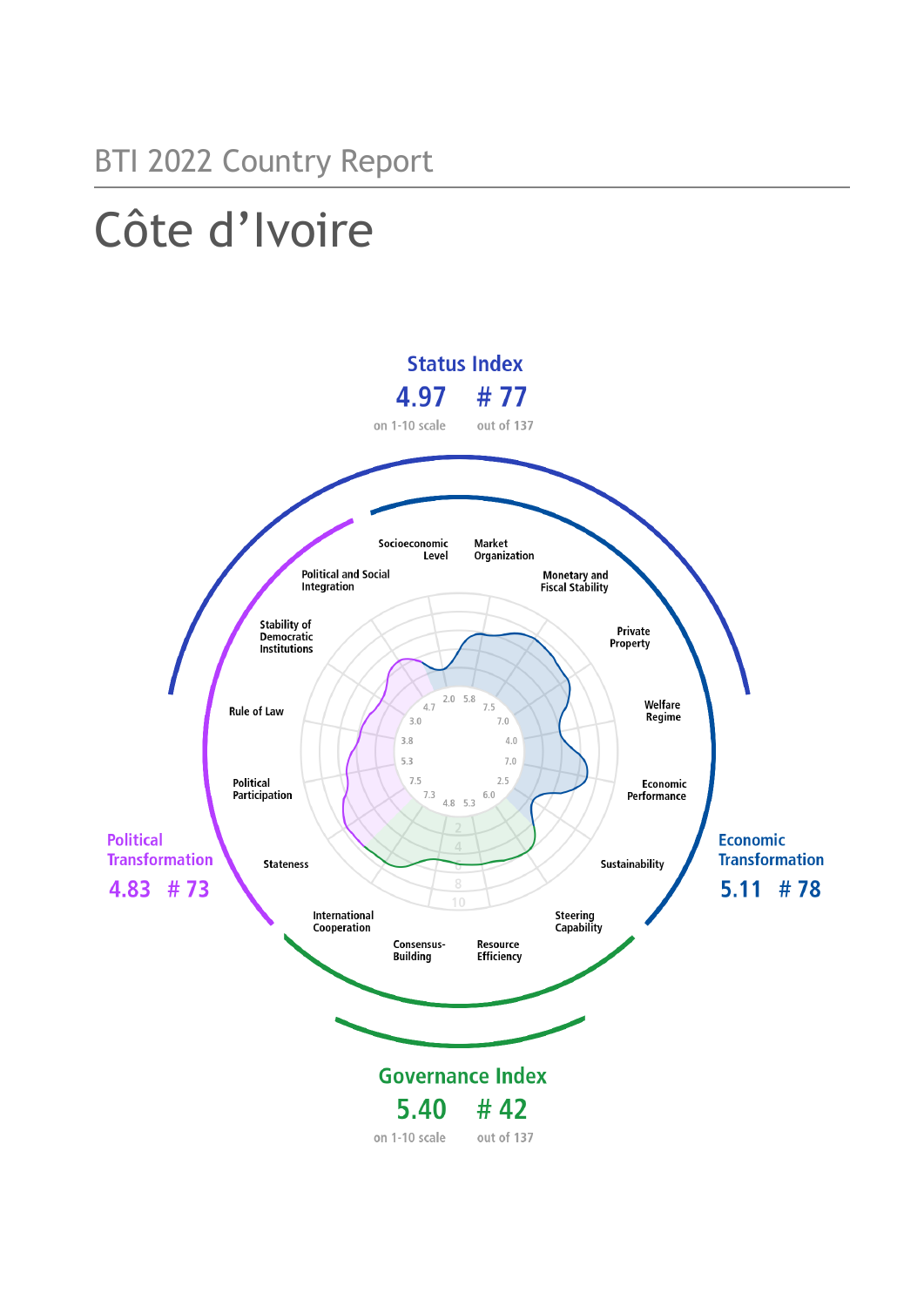This report is part of the **Bertelsmann Stiftung's Transformation Index (BTI) 2022**. It covers the period from February 1, 2019 to January 31, 2021. The BTI assesses the transformation toward democracy and a market economy as well as the quality of governance in 137 countries. More on the BTI at [https://www.bti-project.org.](https://www.bti-project.org/)

Please cite as follows: Bertelsmann Stiftung, BTI 2022 Country Report — Côte d'Ivoire. Gütersloh: Bertelsmann Stiftung, 2022.

This work is licensed under a **Creative Commons Attribution 4.0 International License**.

#### **Contact**

Bertelsmann Stiftung Carl-Bertelsmann-Strasse 256 33111 Gütersloh Germany

**Sabine Donner** Phone +49 5241 81 81501 sabine.donner@bertelsmann-stiftung.de

**Hauke Hartmann** Phone +49 5241 81 81389 hauke.hartmann@bertelsmann-stiftung.de

**Claudia Härterich** Phone +49 5241 81 81263 claudia.haerterich@bertelsmann-stiftung.de

#### **Sabine Steinkamp** Phone +49 5241 81 81507 sabine.steinkamp@bertelsmann-stiftung.de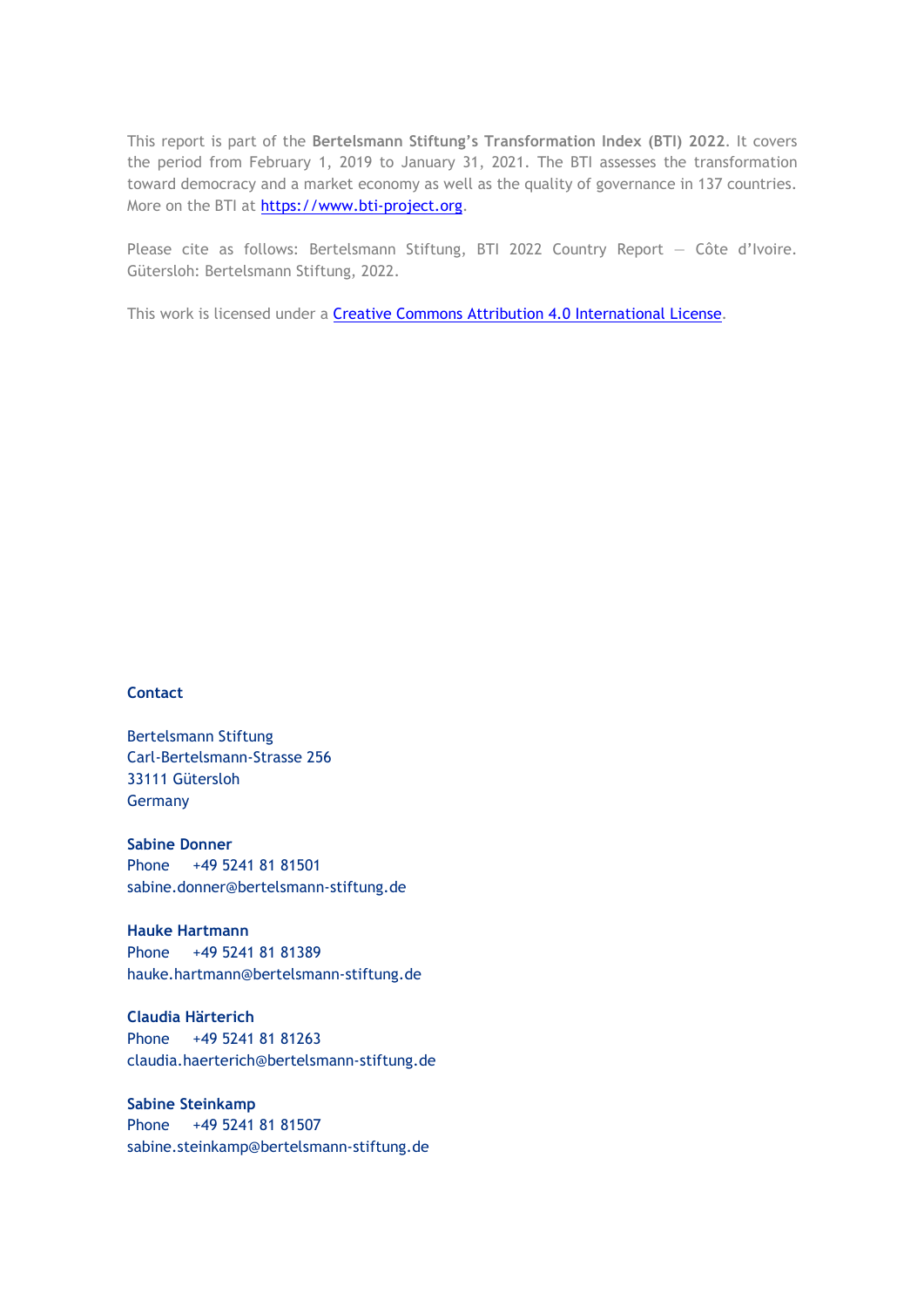#### **Key Indicators**

| Population                         | M     | 26.4 | HDI                            | 0.538 | GDP p.c., PPP $\ S$          | 5458 |
|------------------------------------|-------|------|--------------------------------|-------|------------------------------|------|
| Pop. growth <sup>1</sup><br>% p.a. |       | 2.5  | HDI rank of 189                | 162   | Gini Index                   | 41.5 |
| Life expectancy                    | vears | 57.8 | UN Education Index             | 0.453 | Poverty <sup>3</sup><br>$\%$ | 59.1 |
| Urban population %                 |       | 51.7 | Gender inequality <sup>2</sup> | 0.638 | Aid per capita $\sqrt{5}$    | 46.7 |
|                                    |       |      |                                |       |                              |      |

Sources (as of December 2021): The World Bank, World Development Indicators 2021 | UNDP, Human Development Report 2020. Footnotes: (1) Average annual growth rate. (2) Gender Inequality Index (GII). (3) Percentage of population living on less than \$3.20 a day at 2011 international prices.

### Executive Summary

In early 2021, following President Alassane Dramane Ouattara's re-election for a controversial third term, democratic institutions remain fragile in Côte d'Ivoire, and lack substantial vertical and horizontal accountability.

The Ouattara government managed to bring a certain level of political stability, keeping Jihadism out of the country, and delivered strong economic growth. Yet, there has been a democratic backsliding of the regime, especially during Ouattara's second mandate. This backsliding started with a constitutional reform being pushed through and ended with a disputed presidential election in which all opposition candidates were excluded or boycotted the polls. With presidential competencies strengthened by the 2016 constitutional reform, the president runs a one-man show, while a group of elder statesmen continue to dominate politics without significant elite rejuvenation. Yet, the country can neither rely on a coherent and dominant autocratic ruling bloc nor on a fully competitive regime with strong accountability mechanisms.

In part because President Ouattara is a former IMF official, macroeconomic reforms have been prioritized during his administration. Overall macroeconomic performance has strongly improved in the last decade. As COVID-19 hit the continent, Côte d'Ivoire was considered to be one of the economies that would cope best in the circumstances. This was due to domestic reforms in public administration and key economic sectors; considerable public investment in rural infrastructure, education and health care; and to favorable contextual conditions, such as initially favorable world prices for cash crops and the effects of the significant cancellation of external debt (HIPC). Since 2015, Côte d'Ivoire also managed to attract increased foreign direct investment.

While all objective indicators reveal a country with extremely low levels of human development, the country's economic and political elites remain highly optimistic about economic transformation and the rise of the country toward the world's "emergent" economies.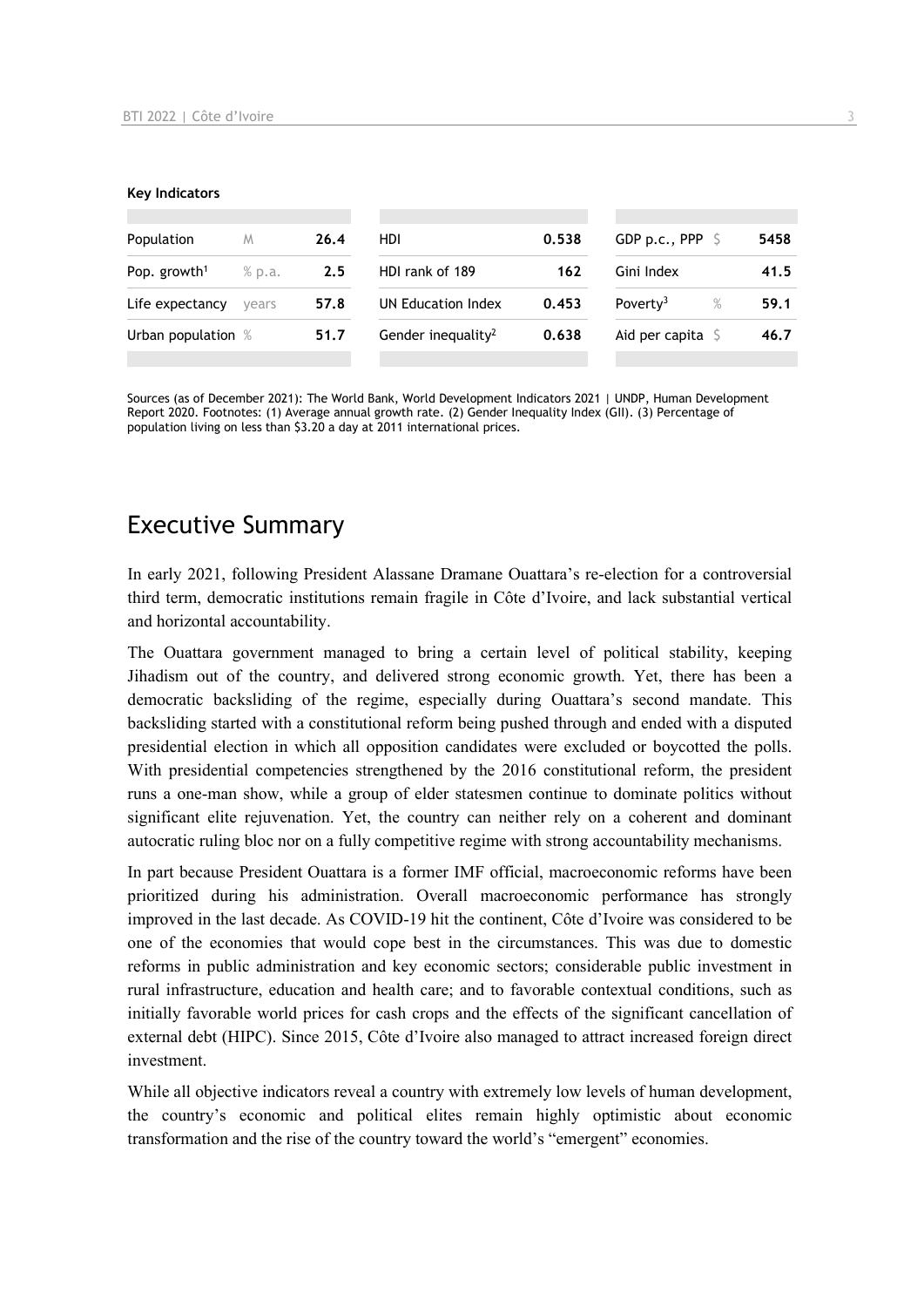During the COVID-19 pandemic, the executive acted swiftly in implementing confinement measures and initiating its crisis management capacities soon after the first domestic cases were registered. The government also secured support from the private sector and religious authorities. It used its good relations with the international community to set up economic response packages for the private sector (with emergency funds operational as of July), and support funds for the health care sector and vulnerable groups.

### History and Characteristics of Transformation

Political and economic transformation in Côte d'Ivoire have followed different paths. After independence in August 1960, the country's first president, Félix Houphouet-Boigny, came to dominate the country's political life and economic decision-making, and in the 1960s and 1970s presided over Côte d'Ivoire's emergence as one of Africa's few stable and economically successful countries. A broadly liberal economic system that was actively integrated into the world market was combined with a basically authoritarian mode of political regulation. Côte d'Ivoire's success as an exporter of cocoa (the top producer worldwide) and coffee was a major factor in its stability, as these exports quickly enabled the country to achieve an enviable level of prosperity and social development.

When commodity prices fell in the 1980s, Côte d'Ivoire began to face serious economic and social problems. The established model of political and economic regulation, which denied political participation but guaranteed social advancement for elites and fixed producer prices for planters, had become unsustainable. Levels of popular dissent increased and, by the beginning of the 1990s, multiparty rule was introduced. Along with political liberalization came an attempt at economic reform headed by a technocratic team under then-Prime Minister Alassane Ouattara. He conducted an economic reform program in the face of significant resistance from within the ruling party, the Parti Démocratique de la Côte d'Ivoire (PDCI), particularly from the president of the National Assembly, Henri Konan Bédié. This resistance was not linked to the content of the political reforms undertaken, but it increased the likelihood that Ouattara's path to succeeding Félix Houphouët Boigny would be blocked.

Upon Houphouët-Boigny's death in December 1993, Ouattara and Bédié vied for succession. Bédié eventually won and subsequently consolidated his own power, sidelining those sympathetic to Ouattara. A pro-Ouattara party, the Rassemblement des Républicains (RDR), broke away from the PDCI. The 1995 presidential elections saw the victory of Bédié with both RDR and the other traditional opposition party, the Front Populaire Ivoirien (FPI), boycotting the polls on the grounds that the electoral code excluded Ouattara from candidacy due to his "dubious" Ivorian nationality. Bédié was eventually overthrown in a bloodless coup in December 1999. Initial hopes for more thorough political democratization were soon disappointed when it became clear that the leader of the coup, General Robert Guéï, would stand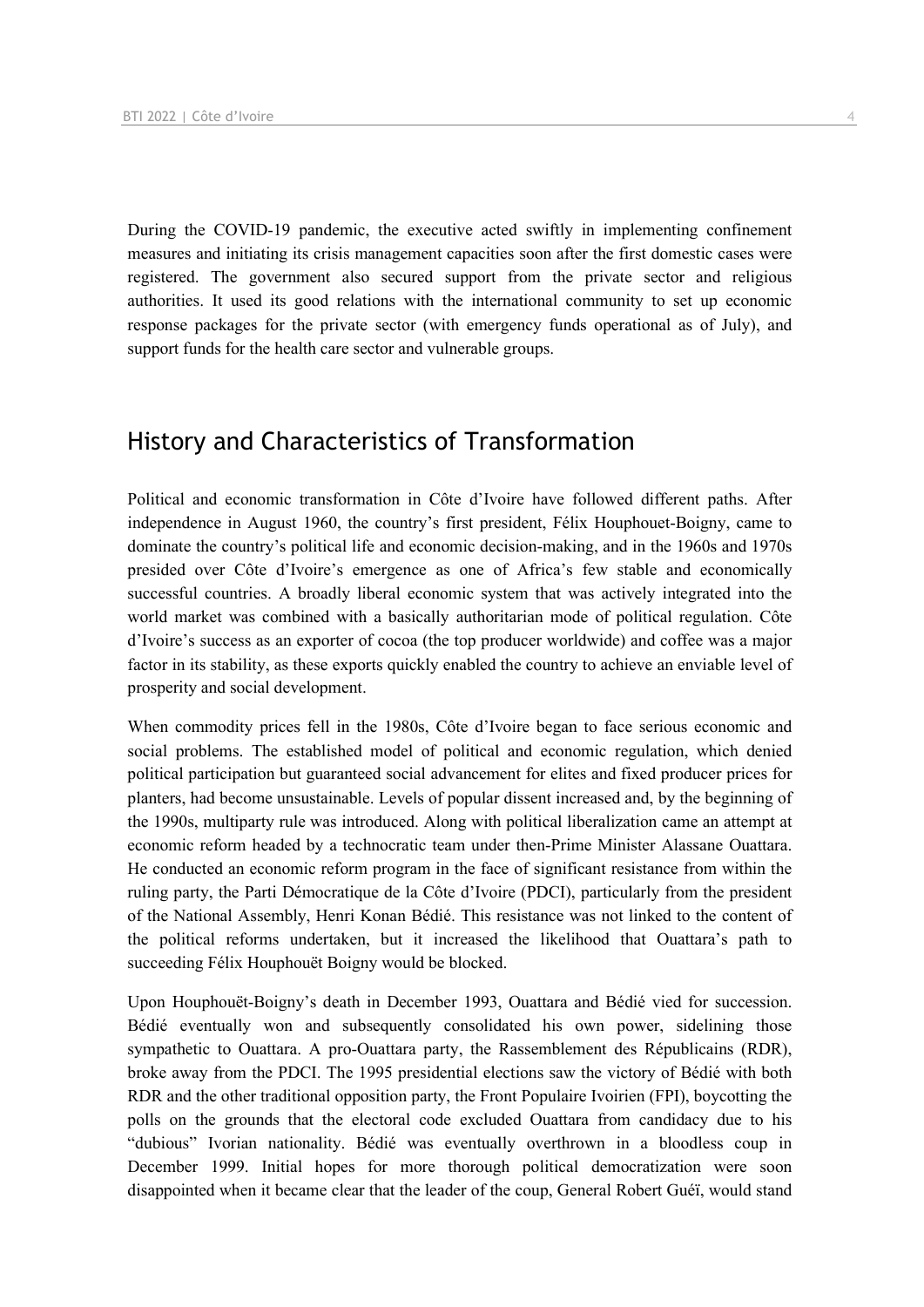in the 2000 elections and that the opposition party FPI had joined the PDCI in a nationalist policy stance, leading again to the exclusion of Ouattara. A popular uprising thwarted the rigged election of October 2000 and Laurent Gbagbo (FPI) was declared the winner, despite the protests of the RDR, which argued that new inclusive elections should be held.

The September 2002 coup attempt and the ensuing descent into civil war, nevertheless, took the country by surprise. The mutineers swiftly took control of the entire northern half of the country, often welcomed by a local population that had felt marginalized by the previous administrations. France eventually stepped up its military presence in Côte d'Ivoire, agreeing to police the ceasefire line following a truce agreement on October 19, 2002. The main political parties and rebel groups reached a first political settlement during negotiations in France in January 2003. However, implementation of the terms of the peace accords stalled. A new peace agreement brokered by Burkina Faso President Blaise Compaoré in early 2007 allowed for a power-sharing government with rebel leader Guillaume Soro as prime minister.

This government eventually made the formal reunification of the country possible and cleared the way to presidential elections held in October and November 2010. However, hopes that this election would represent a first but decisive step toward solving the conflict were dashed. The results of the elections were contested, and both Gbagbo and Ouattara declared themselves to be the winner. Following a major political stalemate, the conflict was eventually solved by the military victory of the rebel forces in conjunction with international (mainly U.N. and French) troops over loyalist forces. Ouattara finally took effective power in May 2011 and was re-elected in October 2015. Under his presidency, economic growth and public investment in infrastructure restabilized the economy, but the political process has remained polarized and all hopes for a substantial democratization of the regime have been disappointed.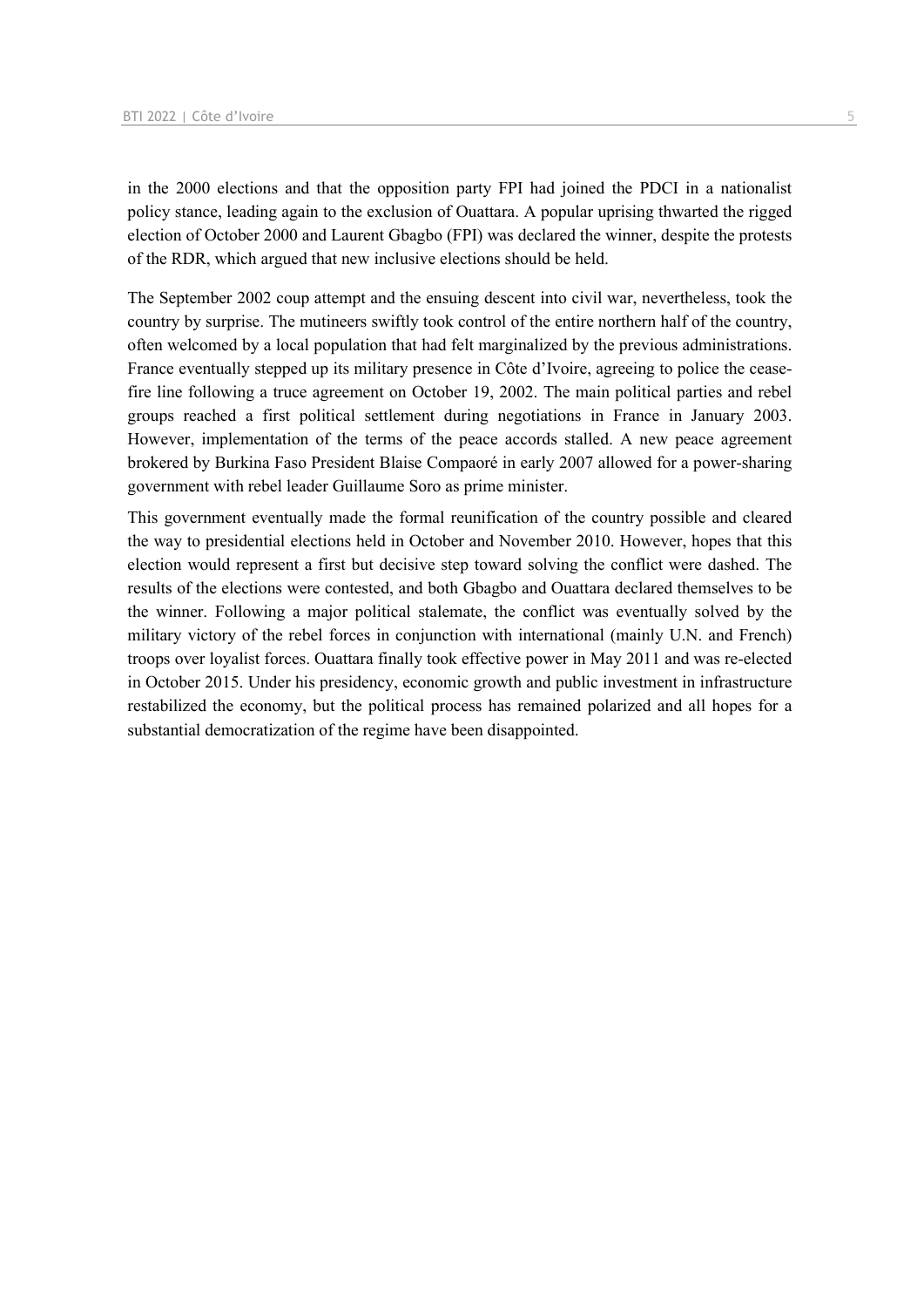The BTI combines text analysis and numerical assessments. The score for each question is provided below its respective title. The scale ranges from 1 (worst) to 10 (best).

#### Transformation Status

#### I. Political Transformation

#### **1 | Stateness**

Following years of civil war and unrest, President Ouattara and his government have strived to normalize and extend state authority throughout the whole territory which was completed in 2013. The provinces along the border with Liberia, where returning refugees and militias continued to represent a threat to state monopoly on the use of force, have been brought under state control since 2019. An attack by Jihadist groups on a border garrison in the northeast of Côte d'Ivoire in June 2020 proved to be an isolated event and did not lead to a loss of territorial control by state authorities.

Throughout the last decade and following the creation of a new unified army (and the demobilization of a large proportion of militia forces), junior military staff have repeatedly staged roadblocks or mutinies. But this came to an in 2018 and was, in any case, linked more to corporatist demands than a challenge to the state's monopoly on the use of violence.

Citizenship rights are among the root causes of the ongoing conflict. For many years significant aspects of citizenship (if not citizenship itself) have been withheld from the "Northerners" as well as from migrant workers who have lived for decades in Côte d'Ivoire. Fueled by politicians, the nationalistic concept of Ivoirité encouraged Southerners to regard themselves as true Ivorians, while Northerners (whether of Ivorian nationality or not) were made the target of xenophobic sentiments and actions. The electoral victory of a Northerner in 2010–11 has not solved the problem outright, as the underlying constitutional and legal questions of citizenship rights have not yet been fully addressed. While new constitutional rules weakened Ivoirité provisions in the country's overall electoral provisions and northerners no longer face discrimination, many opposition supporters still perceive Ivoirité (and its citizenship implications) as a sound policy and continue to question the legitimacy of the current nation-state.

#### **Question** Score

### Monopoly on the use of force 9  $106$  $10$

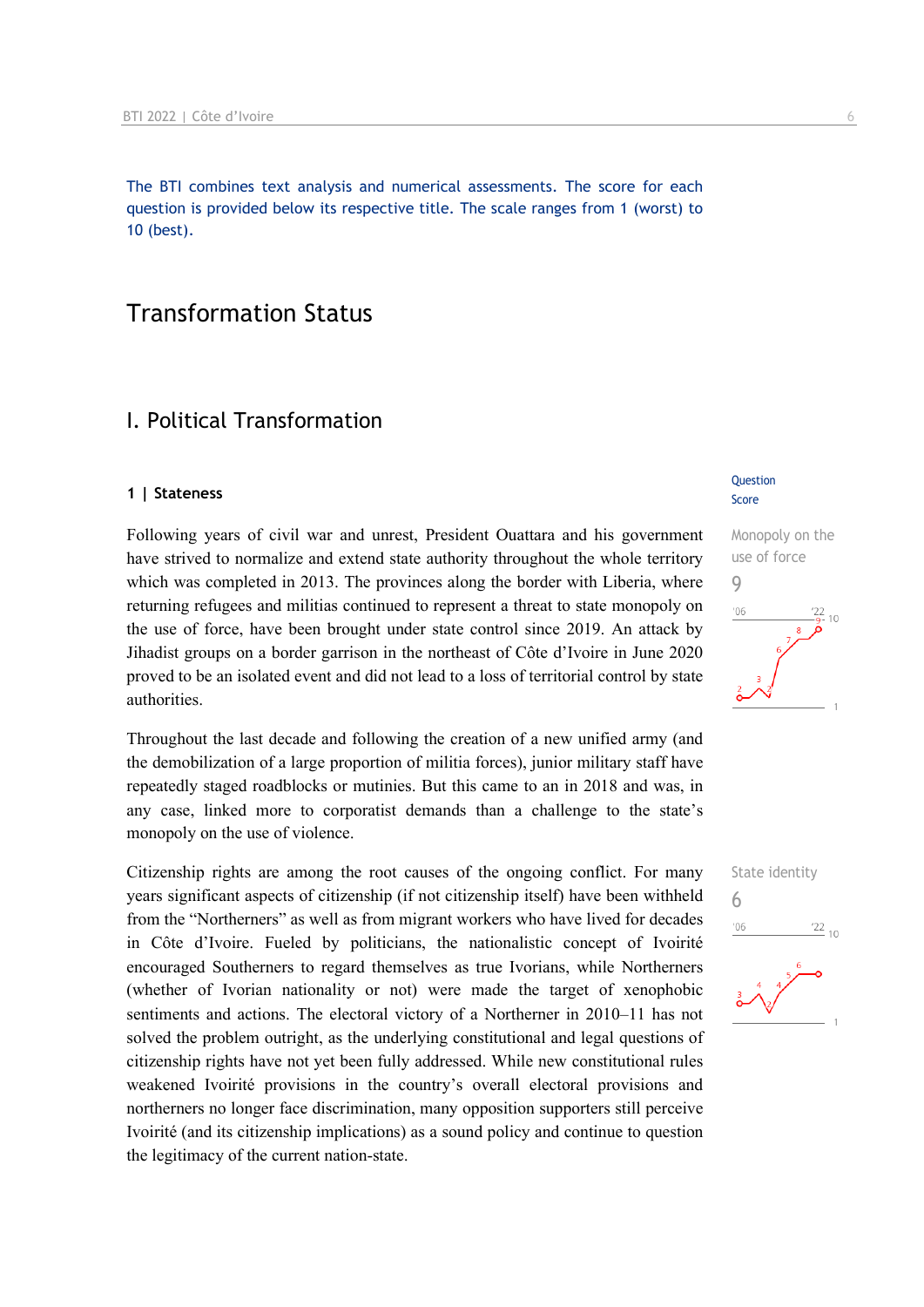The Ivorian population in general is very religious and politicians are well advised to portray themselves as devout Christians and Muslims. The separation of religion and state, however, is guaranteed by the secular constitution, and religious extremists command no political influence.

Conflicts between the various ethnic groups and immigrant groups gained religious overtones over the course of the last decade. However, economic and political discrimination (and violence) has been related to ethno-cultural stereotypes and linguistic cleavages and targeted all northerners regardless of religious affiliation (although most Muslims live in the northern part of Côte d'Ivoire). While some people in the Gbagbo administration unsuccessfully tried to portray northern rebels as Islamist extremists in the early 2000s, theological disputes were never a dominant feature of the north-south divide. A June 2020 attack by Jihadists on a border garrison in the northeast of the country seems to have been a counterattack by Burkinabe groups in the wake of a joint Ivorian-Burkinabe military operation within Burkina Faso. There has been no further military action since, and the threat of an increased Islamist presence and its implications were absent from the electoral campaign in 2020.

After years of de facto partition and the establishment of parallel administrations in the north (2002–2010), Côte d'Ivoire has a single administrative apparatus throughout the country which provides all basic public services.

The efficiency of this state apparatus (especially the justice sector and police) has improved over the last year, although it is still hampered by a lack of resources, and the legacy of party-political and military intervention in government.

The physical infrastructure used to be way above the regional, sub-Saharan standard. But years of neglect during the conflict have not improved roads, and other parts of the country's physical and social infrastructure. During President Ouattara's second tenure, the government has heavily invested in public infrastructure (especially transport, electricity and education). Yet, access to water (82% in 2015) and sanitation (23% in 2015) remains limited, which indicates a relatively strong level of social and economic exclusion. The COVID-19-related lockdown has not dramatically exacerbated existing limitations in access to education or health care according to official figures.

No interference of religious dogmas 9  $-06$  $\frac{22}{10}$ 



Basic administration 6 $-06$  $\frac{22}{10}$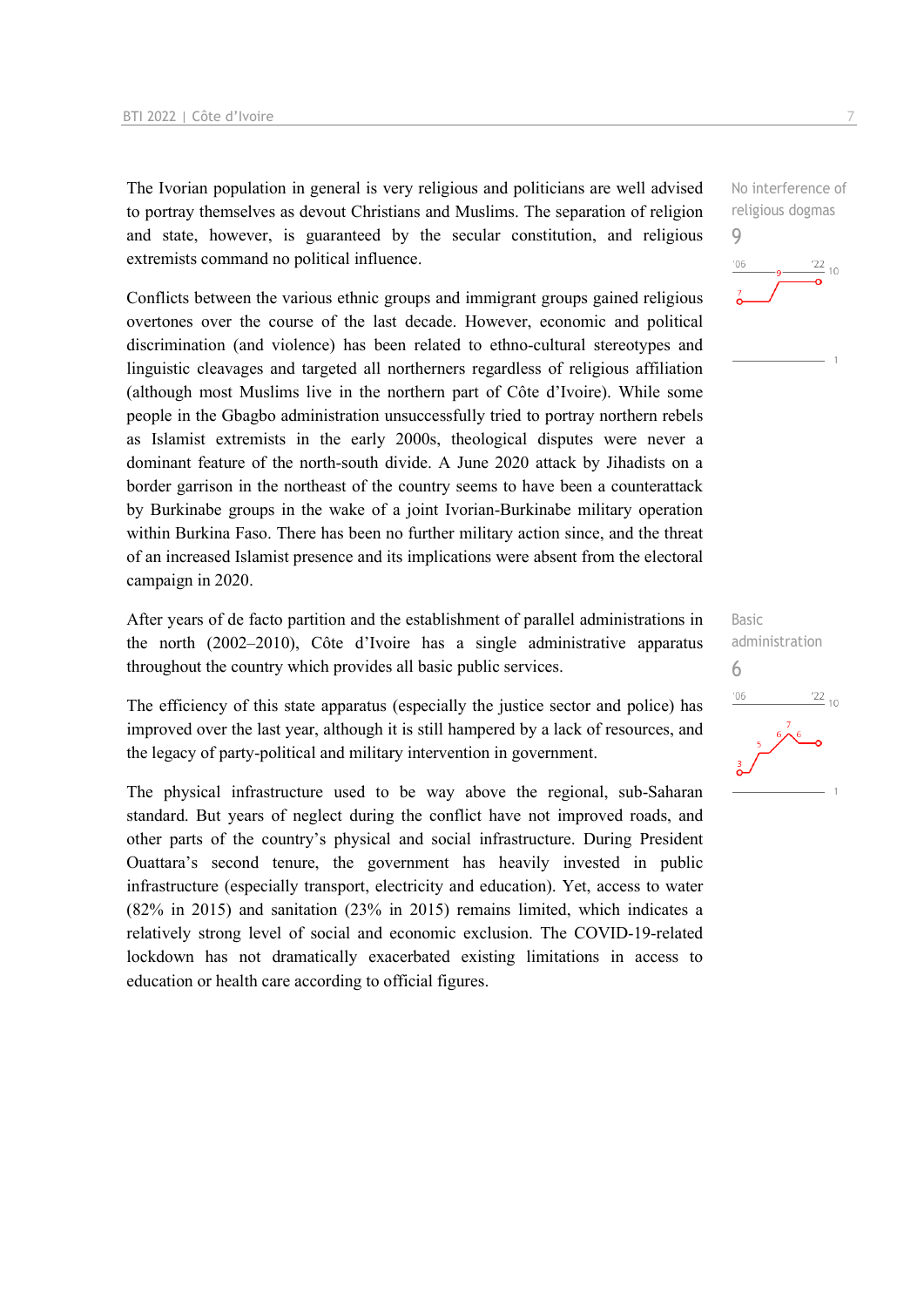#### **2 | Political Participation**

After decades without elections or with heavily disputed presidential elections, all political actors today accept elections as the main mechanism for access to political office and elections are regularly held. However, Côte d'Ivoire has never seen a peaceful turnover of power through elections yet. The COVID-19 pandemic has not affected the electoral calendar, and the postponement of parliamentary elections, which will now be held in March 2021, was related to political conflict and not any public health issues.

The latest presidential elections in October 2020 again caused uproar and political frustration. The incumbent President Ouattara had earlier declared that he would comply with existing presidential term limits. But when the designated candidate of the ruling party died three months before the elections, Ouattara decided to step in and run again, based on a controversial interpretation of the constitution and its revision in 2016. While Ouattara had apparently not intended to entrench himself in power, his candidature and subsequent electoral victory were considered illegitimate by many, especially as his old archrival Laurent Gbagbo as well as other promising competitors (e.g., former rebel leader and Prime Minister Soro) were barred from standing in the elections for a number of legal reasons. Former President Bédié of the PDCI, the only remaining substantial opposition candidate, eventually withdrew his participation. As a result, the elections were marred by low participation. Indeed, only 54% of the polling stations were able to open on time. Moreover, only 41% of voter cards were distributed before the vote, although they were made available on election day. Election observers from the Electoral Institute for Sustainable Democracy in Africa (EISA) and the Carter Center assessed the context and process of the election as not conducive for a "genuinely competitive election." Some violence occurred on election day and a furious opposition declared that it would form a parallel government the day after the election.

Both the role of the Constitutional Court (which allowed only four out of 44 candidates to run) and the Electoral Commission have been contested. The legal norms governing the Electoral Commission did not respect international standards on impartiality and legal independence, according to a ruling of the African Court on Human and People's Rights. However, all attempts by civil society groups to propose a more inclusive governance framework for electoral processes failed, with the government offering minimal concessions. It remains unclear whether the political elite and the electoral administration would maintain a good quality of electoral governance in a more open and inclusive electoral race.

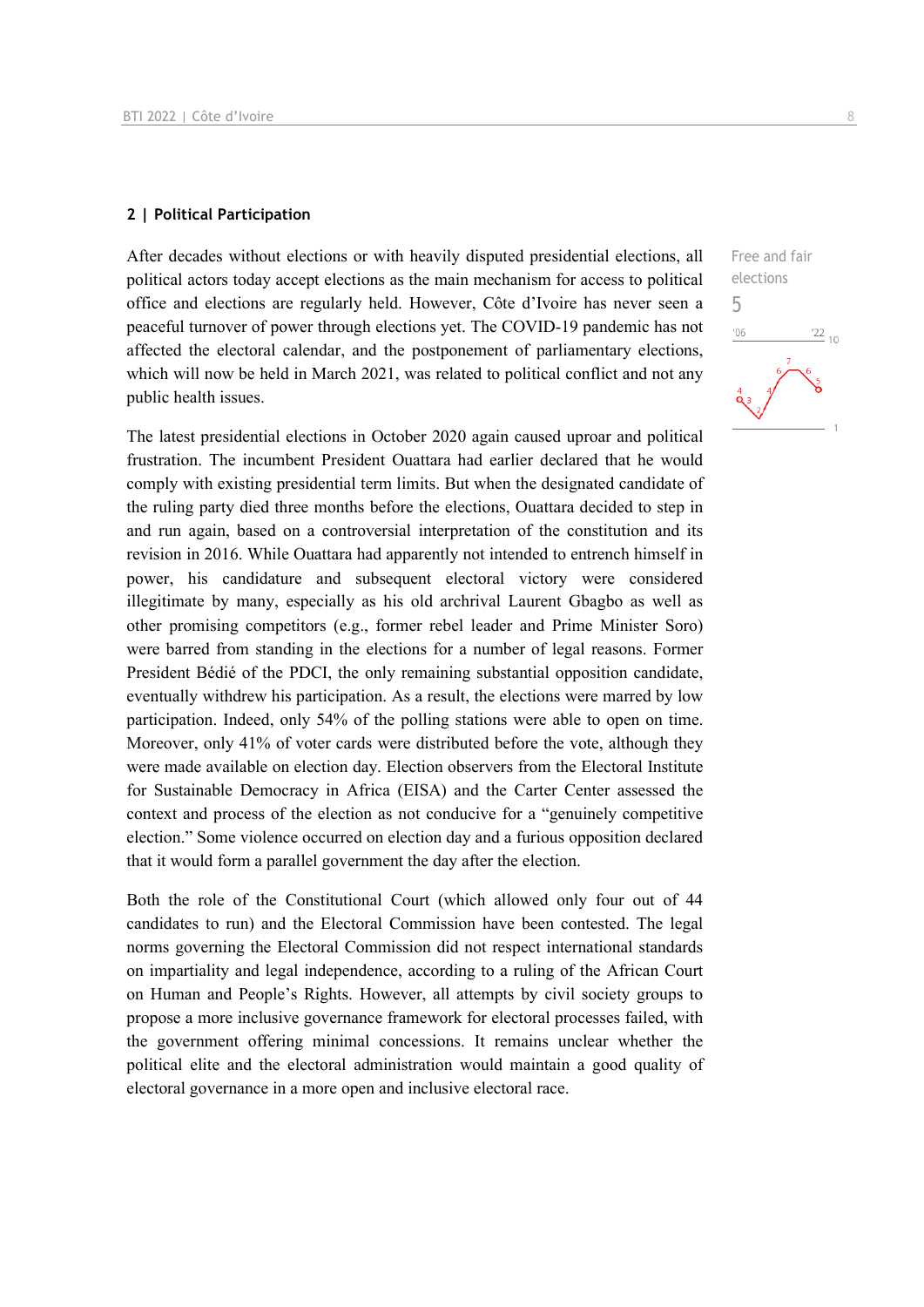In principle, the government is capable of effectively governing the country. The strongest veto players continue to come from within the security apparatus, where some former rebel commanders who played a major role in the military victory over Gbagbo (2010–11) continue to exercise some influence. It seems, however, that the effective power wielded by these veto players has diminished over the last few years, as the repeated mutinies of disgruntled army elements have stopped.

Furthermore, Guillaume Soro, a former rebel leader, could be politically marginalized. While in exile, Soro implicitly called on the Ivorian army to stand up against the Ouattara government, although nothing ultimately happened.

For most of the time since President Ouattara took office in 2011, the right of association has been upheld. The law provides for freedom of assembly and association, which has been generally respected, and no ethnic or cultural minorities are marginalized in this regard. Advocacy groups could operate freely, while union activity has continued to be strong throughout. A vocal opposition is able to organize public rallies, hold conferences and maintain media outlets. Since March 2020, public demonstrations have been banned based on the state of emergency, which was declared in order to tackle the pandemic, and this continued throughout the electoral campaign 2020.

Following the incumbent president's declaration that he would run for office again, violent protests broke out and the government confirmed the ban on public meetings, which was lifted only on October 15, two weeks before the elections were held. Civil society actors have increasingly complained about harassment, denials of their requests to hold political meetings and inconsistent standards for granting permission to hold a public assembly. The official launch of a "transitional government" by the main opposition parties at the beginning of November 2020 led the police to arrest opposition politicians and supporters. A response that has been considered disproportionate by most independent observers, although most of the opposition politicians and supporters were liberated before the end of 2020.

The many years of political instability and civil war have made access to balanced information very difficult. Although the situation has changed over the last decade, opposition media remain subject to threats and pressures from the government, especially during electoral campaigns. The constitutional provisions for freedom of expression are thus only partially respected in practice, and journalists remain in principle vulnerable to abuse by police. The public media remains firmly under the control of the incumbent government, but there is an abundance of private media, which openly criticizes the government. International media are also freely available in Côte d'Ivoire, and the government has never seriously considered shutting down the internet or regulating social media. In December 2017, a new media law was enacted that further decriminalizes media offenses but makes insulting the president a crime. In the run-up to the 2020 elections, some journalists complained that it had become very difficult to openly criticize the government, and





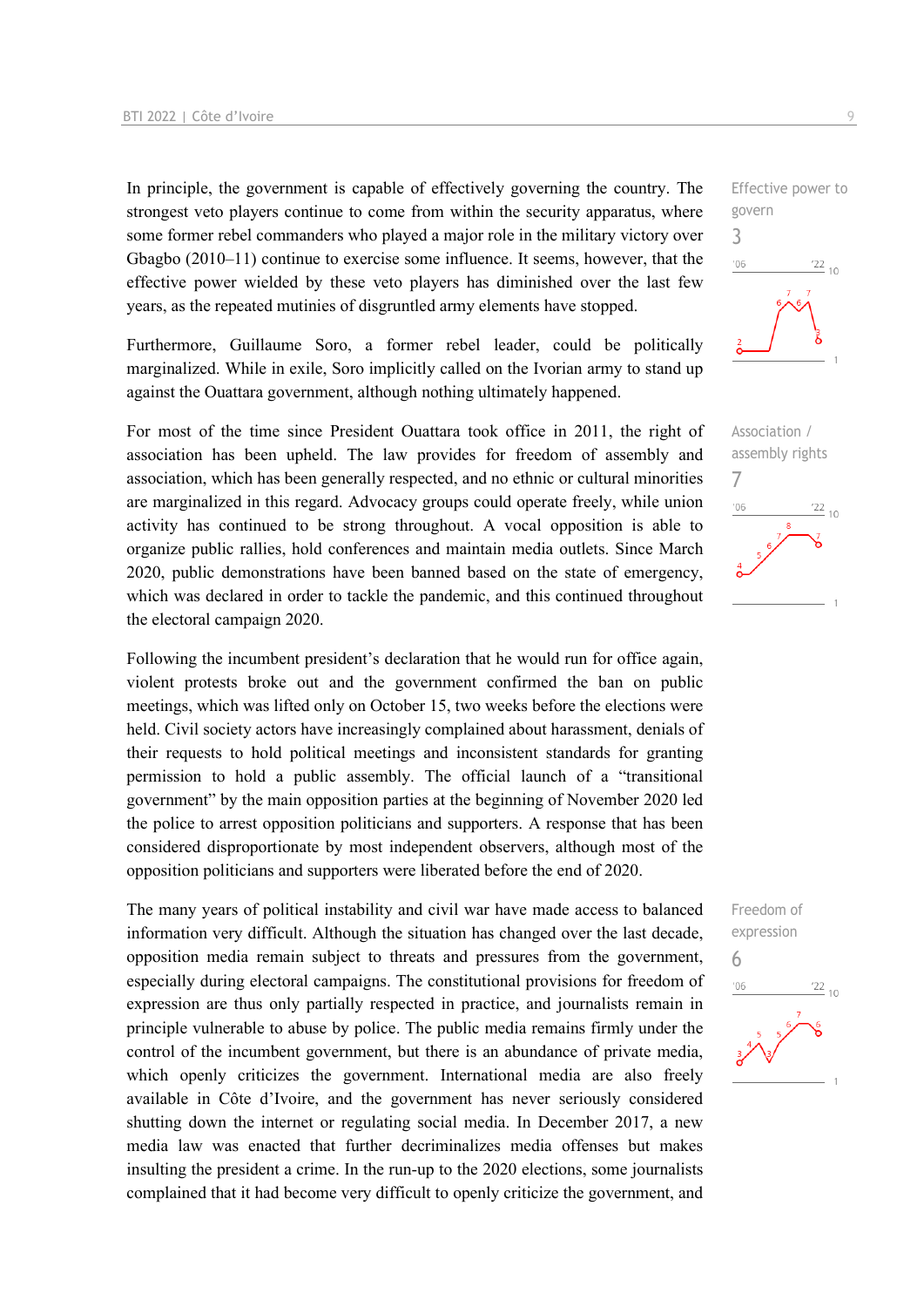that they were occasionally threatened by persons linked to the ruling party or security apparatus as well as from opposition parties on social media. Côte d'Ivoire was ranked 68 out of 180 countries in the Reporters without Borders 2020 Press Freedom Index.

#### **3 | Rule of Law**

Côte d'Ivoire has a long history of complete presidential control of the political process. Political liberalization during the 1990s did not lead to any meaningful political empowerment of the parliament. The victory of opposition candidates in both the presidential elections in 2000 and 2010 did not significantly change the logic of governance, as presidents Gbagbo and Ouattara both shifted decisionmaking processes to a narrow group of collaborators.

The last parliamentary elections (December 2016, with new elections scheduled to be held in March 2021) re-established a fully legitimate parliament, but the meager representation of the opposition reduced the possibility that parliament may become an effective institution of government oversight within the current legislative term  $(2016 - 2021)$ .

The elections could thus not reverse the structural annihilation of parliamentary oversight, a situation initially justified by the emergency situation in which the Ivorian state found itself in the post-2002 period. The president has repeatedly claimed that he wants to establish an accountable government, but whether state actors are subjected to law is a matter of debate.

The state of emergency was imposed by decree on March 23, 2020. The emergency measures that have been introduced, including the state curfews and internal travel restrictions, are in line with the existing constitutional framework. Thus, parliamentary approval for the measures was not required.

The strongest effective check on government likely remains the extra-constitutional veto players in the security apparatus. The judiciary can only insufficiently balance the hegemony of the executive.

Formally, the judiciary is institutionally distinct, but its decisions and doctrine have always been subordinated to the government of the day. Both the constitutional and the regular branches are vulnerable to executive intervention, lack adequate resources and are riddled with corruption. Prior to the civil war, a series of major judicial reforms had been announced (installation of a Supreme Court of Appeal and of an Audit Office), but only the Court of Audit has been implemented yet. This new institution suffers from the lack of political will to fully implement its mandate. The independence of the Constitutional Court was decisively compromised by its controversial position in the electoral crisis of November 2010 and again in the

Separation of powers 4  $n<sub>6</sub>$  $\frac{22}{10}$ 



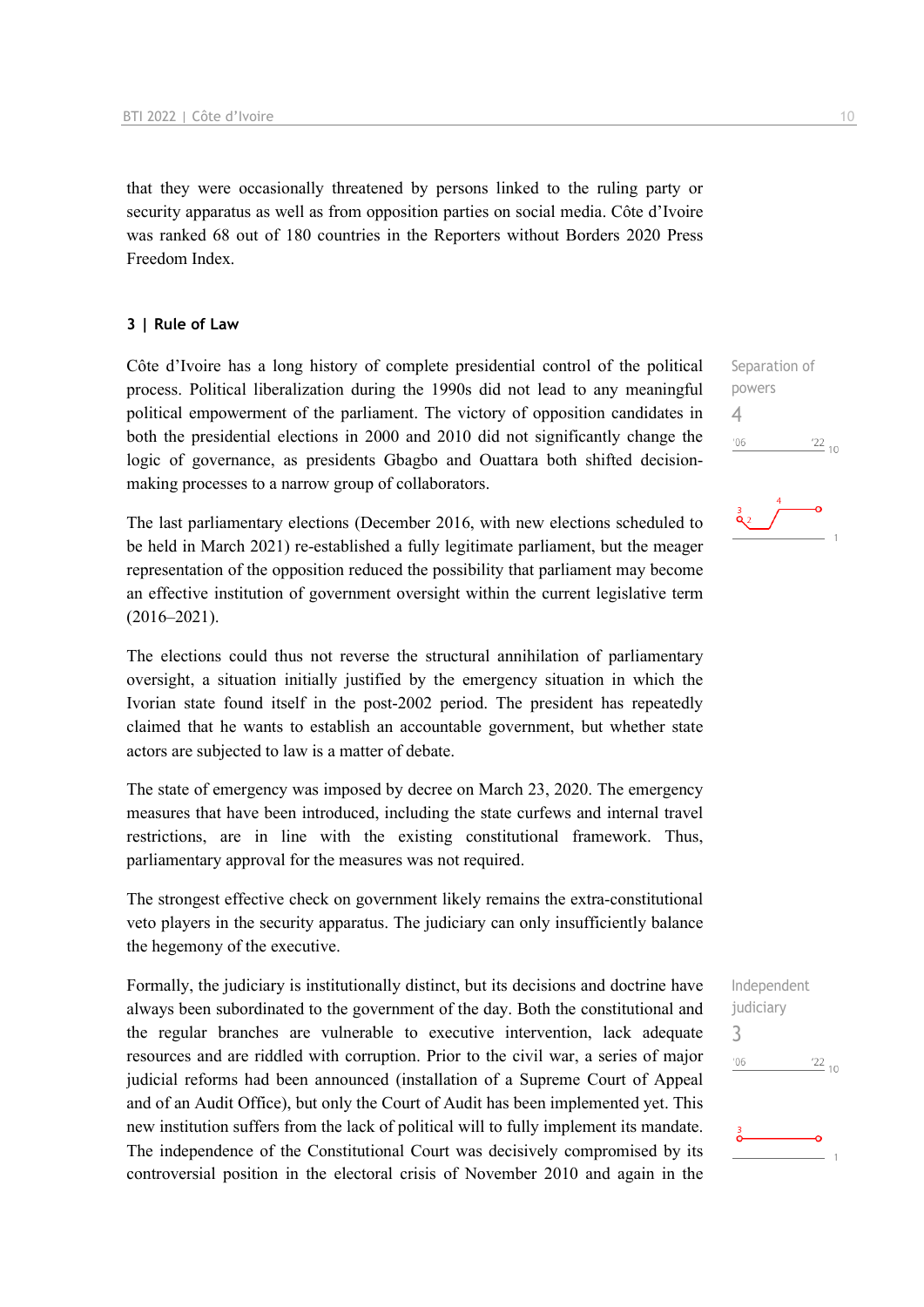annulment of most presidential candidatures in September 2020. The judiciary's lack of independence has been confirmed by the legal treatment of war crimes in the post-2010 decade. While several hundred officials of the Gbagbo administration were put on trial and finally convicted, only a few cases were opened against former pro-Ouattara militia members, with none leading to a conviction, despite the involvement of pro-Ouattara forces in criminal acts having been demonstrated by a U.N.-led expert mission in 2011. In August 2018, President Ouattara pardoned nearly all of the convicted FPI leaders, but upheld convictions against opposition leaders for embezzlement of public funds. This disqualified opposition leaders from standing in the election, which is exactly what disqualified Soro and Gbagbo in the 2020 elections. Human rights organizations have also criticized the lack of professional expertise in the judicial sector, leading to the acquittal of some prominent accused because of procedural errors.

There is a long tradition of financial malpractice in the country. In the current environment, corrupt officeholders sometimes face adverse publicity from civil society, the media or opposition parties, but they are rarely subject to legal prosecution.

Occasionally, investigative media reports indicate massive corruption, but this has not led to the enactment of legal or political sanctions. Since 2011, an independent newspaper (L'éléphant déchaîné), which is dedicated to investigative journalism, has continuously revealed instances of malpractice, which have involved previous and current ministers. But, in most cases, these revelations have not led to legal or political sanctions. One of the last major examples was a fraudulent scheme for importing luxury cars in May 2018.

In August 2018, President Ouattara pardoned nearly all of the convicted FPI leaders, but upheld convictions against opposition leaders for embezzlement of public funds. This disqualified the opposition leaders from standing in subsequent elections, which is exactly what disqualified Soro and Gbagbo in the 2020 elections.

In March 2020, two journalists received substantial fines for publishing reports about high-level corruption among close collaborators of the president.

A 2019 Afrobarometer survey revealed that 81% of Ivorians thought whistleblowing or the simple reporting of acts of corruption presented significant risks for reporters.

Prosecution of office abuse 3 $^{\prime}06$  $\frac{22}{10}$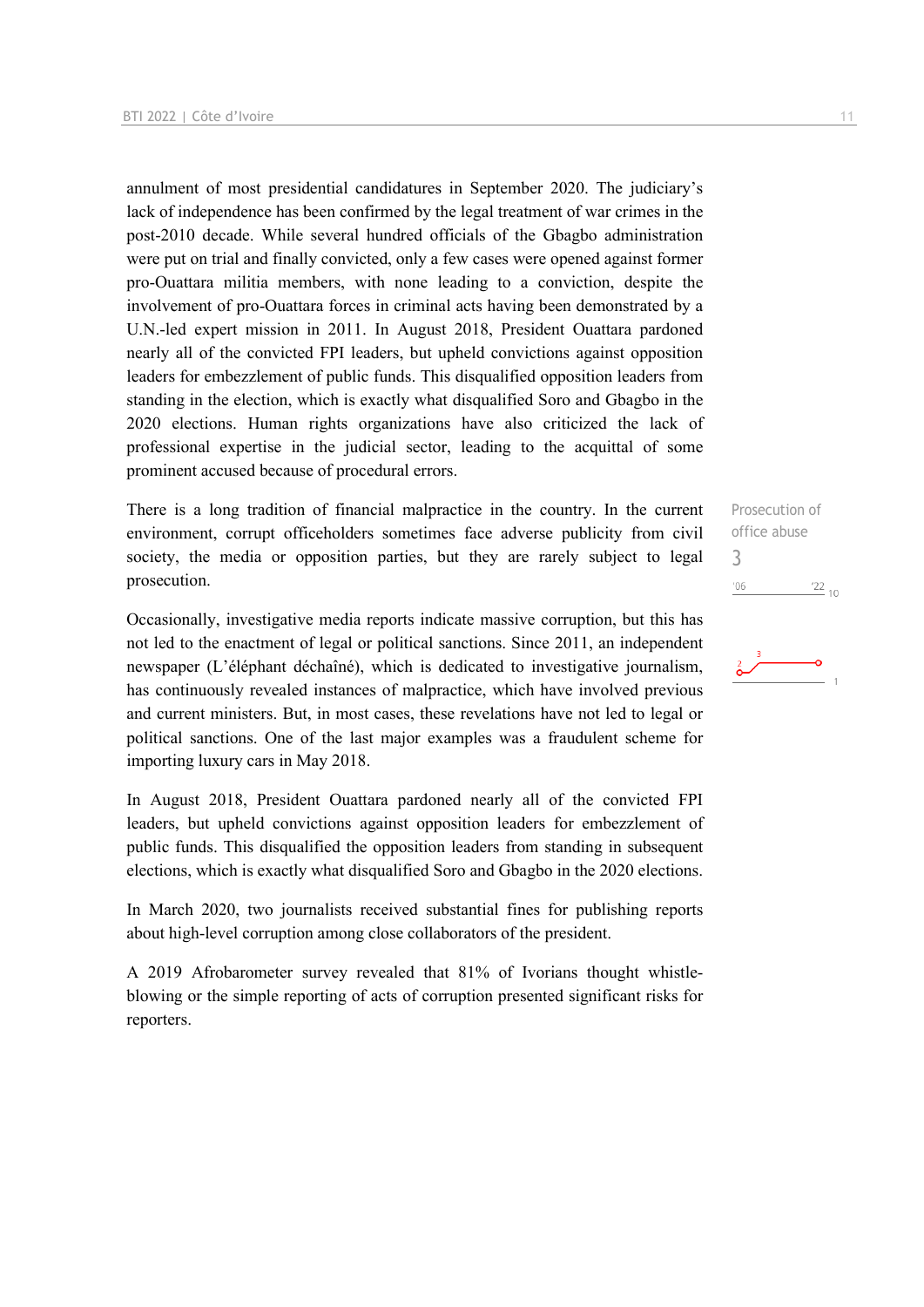During the civil war, most civil liberties existed only on paper. This was in part because of the prolonged lack of a nationwide monopoly on the use of force, but also because of the lack of political will and judicial control. Since 2011, the situation has continuously improved, although the security sector is still accused of human rights abuses. This includes gender-specific rights violations and sexual violence, cases of disappearance (again in the context of the 2020 electoral campaign), a lack of police investigations and judicial prosecutions, discrimination against LGBT and albino people, and insufficient enforcement of legal provisions to suppress female genital mutilation (although legal provisions were included in the 2016 constitution).

With very few exceptions, the perpetrators of mass murder and serious violations of human rights committed since the first coup in 1999 have not been brought to justice and some of them continue to pursue careers in the army. The Ouattara government has, however, started to comply with the reporting requirements of international human rights treaties. The death penalty was abolished with the reform of the Penal Law in 2015. The National Human Rights Commission (CNDH-CI) has also been strengthened, providing for representation by civil society organizations and gaining international accreditation since 2016. It still suffers from a lack of financial resources, human capacity, and political will to fully implement its mandate.

#### **4 | Stability of Democratic Institutions**

The constitution provides for a democratic regime, and no elite actor questions the legitimacy of democratic institutions per se. The extent to which the behavior of elites is primarily shaped by these institutions can, nevertheless, be questioned, especially in the light of the controversial judgment by the Constitutional Court to allow President Ouattara to run for a third term, despite a constitutional two-term limit.

While elections are regularly held, it is unclear to what extent they really determine who holds office, especially if political competition is severely curtailed through the disqualification of competitors. Given the dominance of the presidency, relatively little friction exists. However, this reduces the functional quality of other institutions, such as the parliament, and more broadly horizontal and vertical accountability. Local government has very limited competencies and resources.



Performance of democratic institutions 3 $'06$  $\frac{22}{10}$ 

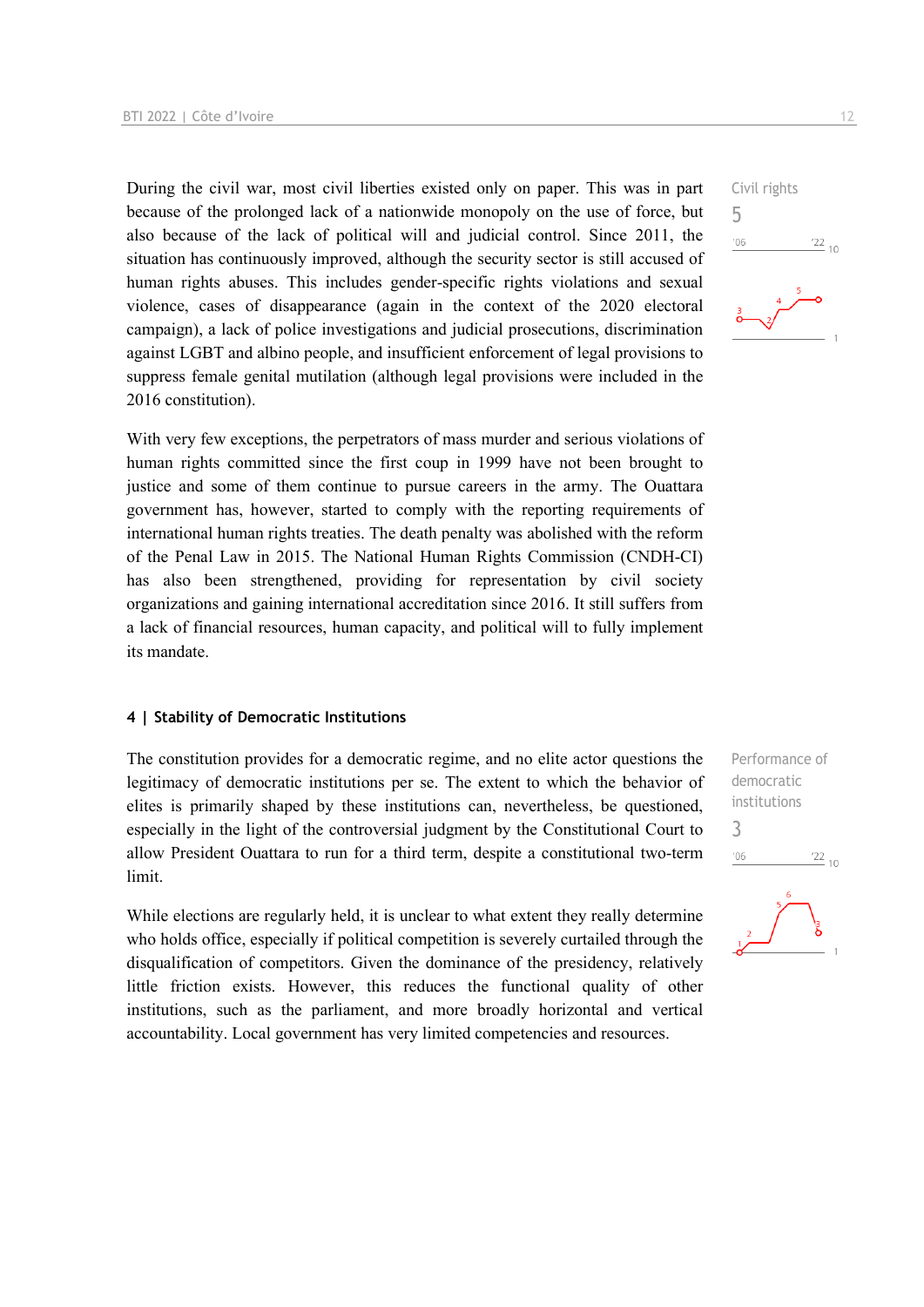Democracy has clearly become "the only game in town," but all elite actors stick to a narrow and legalistic interpretation of democracy as majority rule (with very few institutionalized mechanisms of accountability) that may in fact have reduced the legitimacy of democratic institutions in the eyes of large segments of the population.

Civil society actors are supportive of liberal democracy and often side with the opposition in claiming a more inclusive style of policymaking (including constitutional reforms or reform of electoral commission), but even with huge parliamentary majorities, both the Gbagbo- and the Ouattara-led governments have shown little inclination to open up for a more consensual decision-making.

None of the key elite actors has a past record of being a committed democrat. On the contrary, all elite actors can be held responsible for having led the country, out of fear of losing power, into violent conflict. Limited commitment to democratic institutions became evident in 2020 when Ouattara stood again in the presidential elections, which led the opposition to initially boycott the elections, before then declaring a parallel government, without any constitutional or legal mandate.

#### **5 | Political and Social Integration**

The Ivorian party system is characterized by relatively low fragmentation and low voter volatility, partly due to regional and ethnic voting. Three political parties have dominated Ivorian political life since the mid-1990s: the FPI, the RDR and the PDCI (with all remaining parties having never succeeded to move beyond 5% of electoral support). Their party leaders Gbagbo, Ouattara and Bédié (now aged 75, 79 and 86, respectively) have continued to dominate political life since that time, and it seems that FPI leader Gbagbo has returned to party leadership following the acquittal of charges at the International Criminal Court (ICC). While political polarization was one of the key factors that drove the country toward civil war, at least one of the three players, the PDCI, has been able to form coalitions with both the FPI and RDR.

To an extent, violent conflict has frozen the party system, hindering the emergence of new parties. Some new parties have emerged on the scene, such as Guillaume Soro's political movement, but the main rationale of these parties is to launch a presidential electoral campaign. Given the low importance of parliamentary elections, it is much more difficult to secure a more stable political basis in the country.

In the highly polarized and violent political competition that characterized the country throughout until 2011, formal political party structures had little space to organize, and consequently had no meaningful role in aggregating and moderating social interests. With most of FPI leadership in exile or prison for many years, it has

 $\frac{22}{10}$ 

Commitment to democratic institutions

Party system

 $\frac{22}{10}$ 

6

 $-06$ 

3

 $106$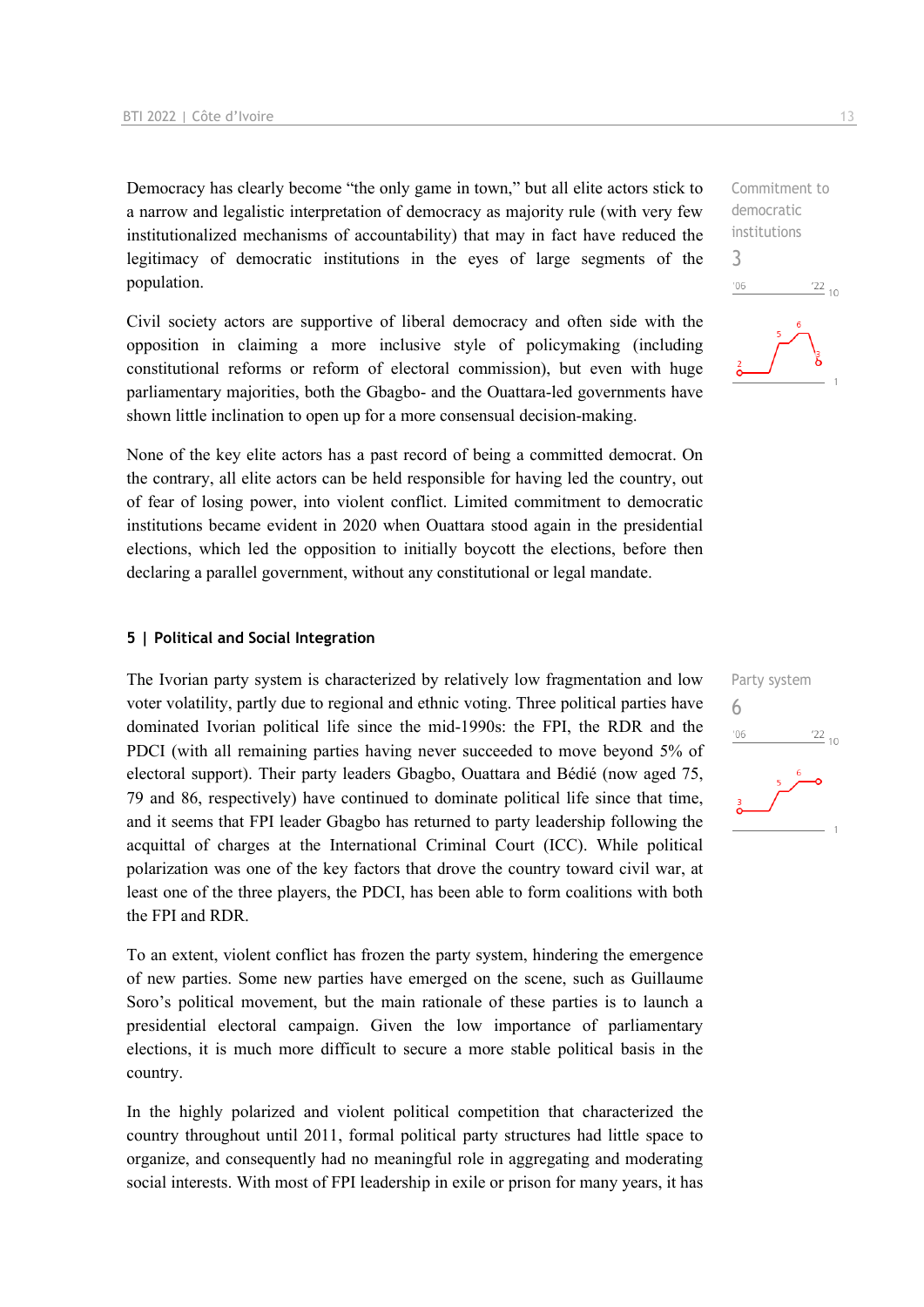proven particularly hard for the opposition to reorganize at the local level. But to date the vast majority of the FPI members in exile have returned to Côte d'Ivoire. Parties are also substantially personalized and thus clientelistic, although both the FPI and the PDCI have a very long tradition of political participation and used to be strongly rooted in society.

Many interest groups, from cocoa planters' associations to student unions, continued to exist even throughout the decade of violent conflict between 2000 and 2010. However, they cooperate only rarely (numerous additional planters' associations have emerged since the early 2000s) and have very little influence on political processes.

Important social interests remain underrepresented, especially in the case of religious and ethnically cross-cutting interest groups that were much more active in the 1990s. Civil society, although formally represented in many state- or donor-led schemes, has generally not been able to shape public policies. Trade unions in the public sector remain quite strong and may mobilize heavily to defend their interests, for example, with regard to reforms of the pension system.

Results of the most recent Afrobarometer rounds held in Côte d'Ivoire (2019) show an overall positive assessment of democracy as the preferred regime type (73%) and a strong support for free and fair elections (77%). Ivorians are also very clear about their refusal of military rule. The survey results have to be interpreted within a tradition of democracy which amounted to benign authoritarian rule (Houphouëtisme) or to exclusionary varieties of nationalism (as exemplified by the FPI and Gbagbo). Côte d'Ivoire has one of the highest "demand" for democracy throughout the whole of the African continent.

Only 34% of the population were, on the contrary, very or fairly satisfied with the "supply" or performance of democratic institutions. Trust in the president (50%) is quite low, but higher than in parliament (39%) or the judiciary (46%), yet significantly lower than in traditional leaders (66%).

The voter turnout rate stood at 54.6% in the 2015 and 53.9% in the 2020 presidential elections. However, both of these elections were partially boycotted by opposition parties. According to survey data, turnout among young people is even lower. The turnout rate in the legislative elections of December 2016 was a meager 34%.

Interest groups 4  $\frac{22}{10}$  $-06$ 



Approval of democracy n/a $106$  $^{22}$  10  $\frac{1}{n/a}$  1  $\overline{n/a}$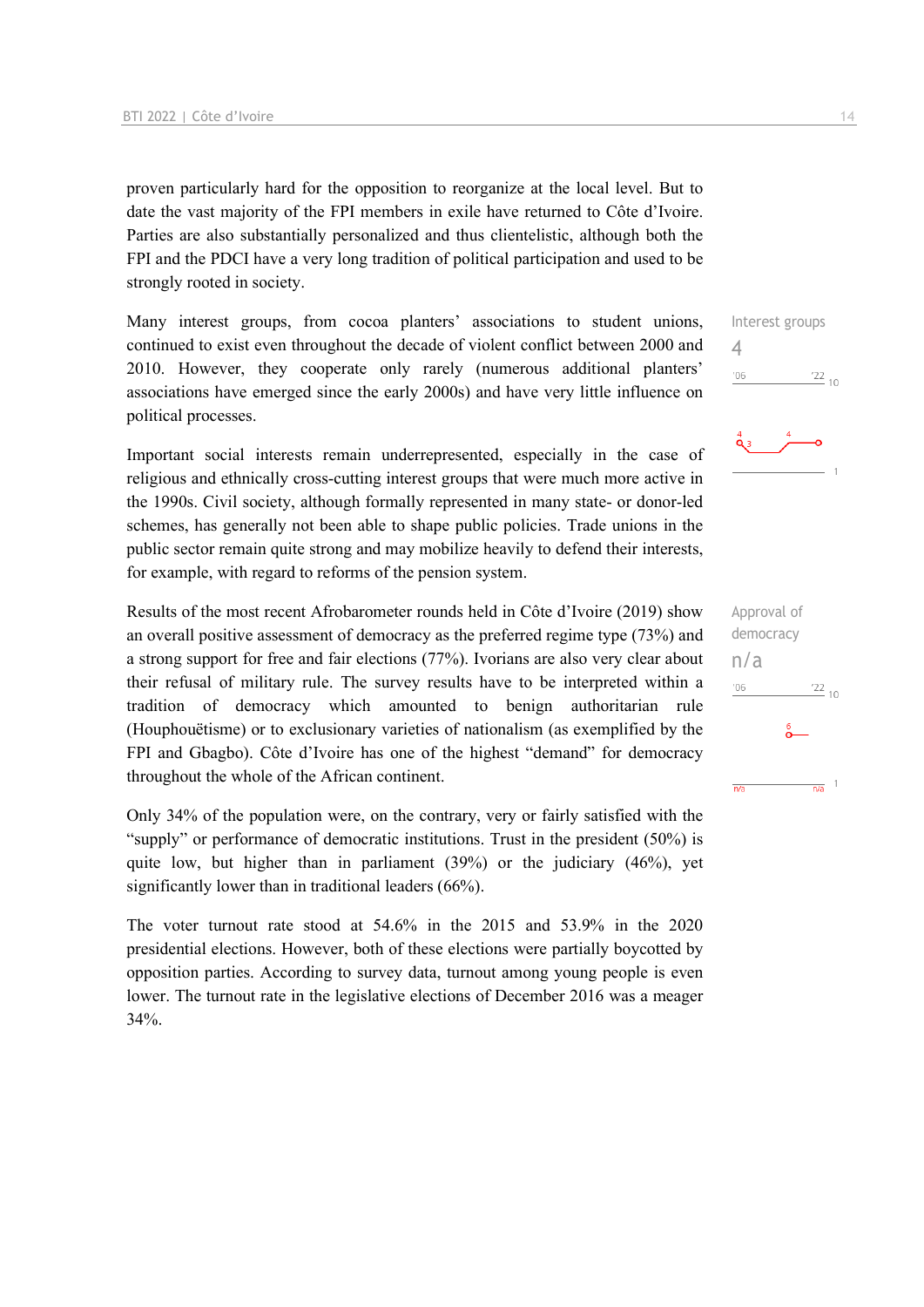Insecure access to land within the ethnically mixed neighborhoods in many parts of the country (which also pits indigenous and migrant populations against each other) has been identified since the 1990s as a major root cause of social conflict. Civil war and evictions of migrant workers have aggravated the problem. Such violent clashes have stopped since 2011. Yet at the local level there have been sporadic outbursts of conflict and violence.

Although many local peacebuilding activities have been implemented, and many reports indicate stronger capacities for peace within local communities, there is little indication of generalized social capital that cuts across ethnic and other identity groups within the Ivorian social fabric. Survey data from Afrobarometer (2019) show, nevertheless, that close to 95% of the population does not see any problem living as neighbors with people of a different ethnic or religious background. In the same survey, however, 80% of respondents affirmed that in general one should distrust other people. There are many voluntary and autonomous civil societies and other social associations, but they lack funding and face other organizational shortcomings.

#### II. Economic Transformation

#### **6 | Level of Socioeconomic Development**

While Ivorians themselves tend to consider their country as the economic powerhouse of francophone West Africa, according to empirical evidence the country is one of the world's least developed countries (ranked 162 of 189 counties on the Human Development Index 2019). Côte d'Ivoire exhibits social marginalization that is massive quantitatively and qualitatively, and is clearly structurally ingrained. Almost all relevant indicators point to severe problems.

According to World Bank data, the percentage of people living under the poverty line of \$3.2 per day increased during the phase of civil war and instability continuously, before going down to 59.1% in 2015. Gender inequality is a severe problem, and the country has one of the world's worst ratings in the United Nations' Gender Inequality Index (0.638 in 2019). Inequality has remained high (Gini coefficient of 0.415 in 2015) and the overall loss in human development due to inequality stands at 35.7% (which is the sixth highest value worldwide).

Although some socioeconomic problems have clearly been linked to the protracted violent conflict and its consequences (i.e., the lack of administrative structures, and the precarious functioning of education and health care facilities in the north for a couple of years), many barriers, particularly in the education sector, are structurally ingrained.

 $106$  $\frac{22}{10}$ 

4



#### Question Score

#### Socioeconomic barriers  $\overline{\phantom{0}}$  $106$  $\frac{22}{10}$

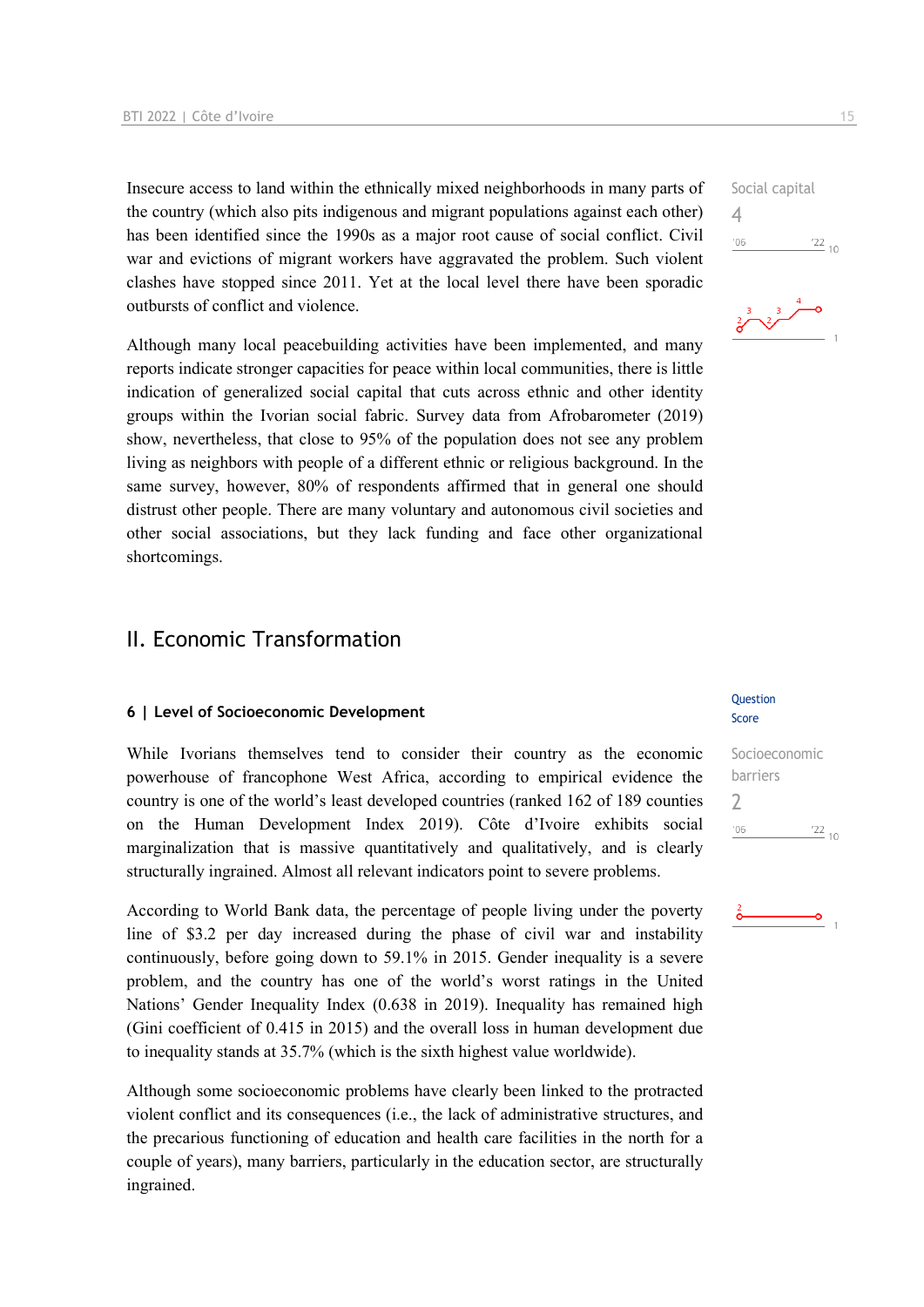| <b>Economic indicators</b> |          | 2017      | 2018      | 2019      | 2020    |
|----------------------------|----------|-----------|-----------|-----------|---------|
| GDP                        | S M      | 51588.2   | 58011.5   | 58539.4   | 61348.6 |
| GDP growth                 | $\%$     | 7.4       | 6.9       | 6.2       | 1.8     |
| Inflation (CPI)            | $\%$     | 0.7       | 0.4       | $-1.1$    | 2.4     |
| Unemployment               | %        | 3.3       | 3.2       | 3.2       | 3.5     |
| Foreign direct investment  | % of GDP | 1.9       | 1.1       | 1.5       |         |
| Export growth              | $\%$     | 10.0      | $-0.1$    | 17.8      |         |
| Import growth              | $\%$     | 11.0      | 13.4      | 1.2       |         |
| Current account balance    | \$ M     | $-1049.1$ | $-2284.5$ | $-1348.8$ |         |
| Public debt                | % of GDP | 33.5      | 36.0      | 38.8      | 47.7    |
| External debt              | \$ M     | 13449.1   | 16184.6   | 19816.4   | 25072.7 |
| Total debt service         | \$M      | 2248.5    | 1654.7    | 3002.6    | 2440.2  |
| Net lending/borrowing      | % of GDP | $-3.5$    | $-3.3$    | $-2.7$    |         |
| Tax revenue                | % of GDP | 12.0      | 11.8      | 12.0      |         |
| Government consumption     | % of GDP | 10.2      | 10.2      | 10.1      |         |
| Public education spending  | % of GDP | 3.8       | 3.2       | 3.7       |         |
| Public health spending     | % of GDP | 1.3       | 1.2       |           |         |
| R&D expenditure            | % of GDP |           |           |           |         |
| Military expenditure       | % of GDP | 1.3       | 1.4       | 1.2       | 1.3     |

Sources (as of December 2021): The World Bank, World Development Indicators | International Monetary Fund (IMF), World Economic Outlook | Stockholm International Peace Research Institute (SIPRI), Military Expenditure Database.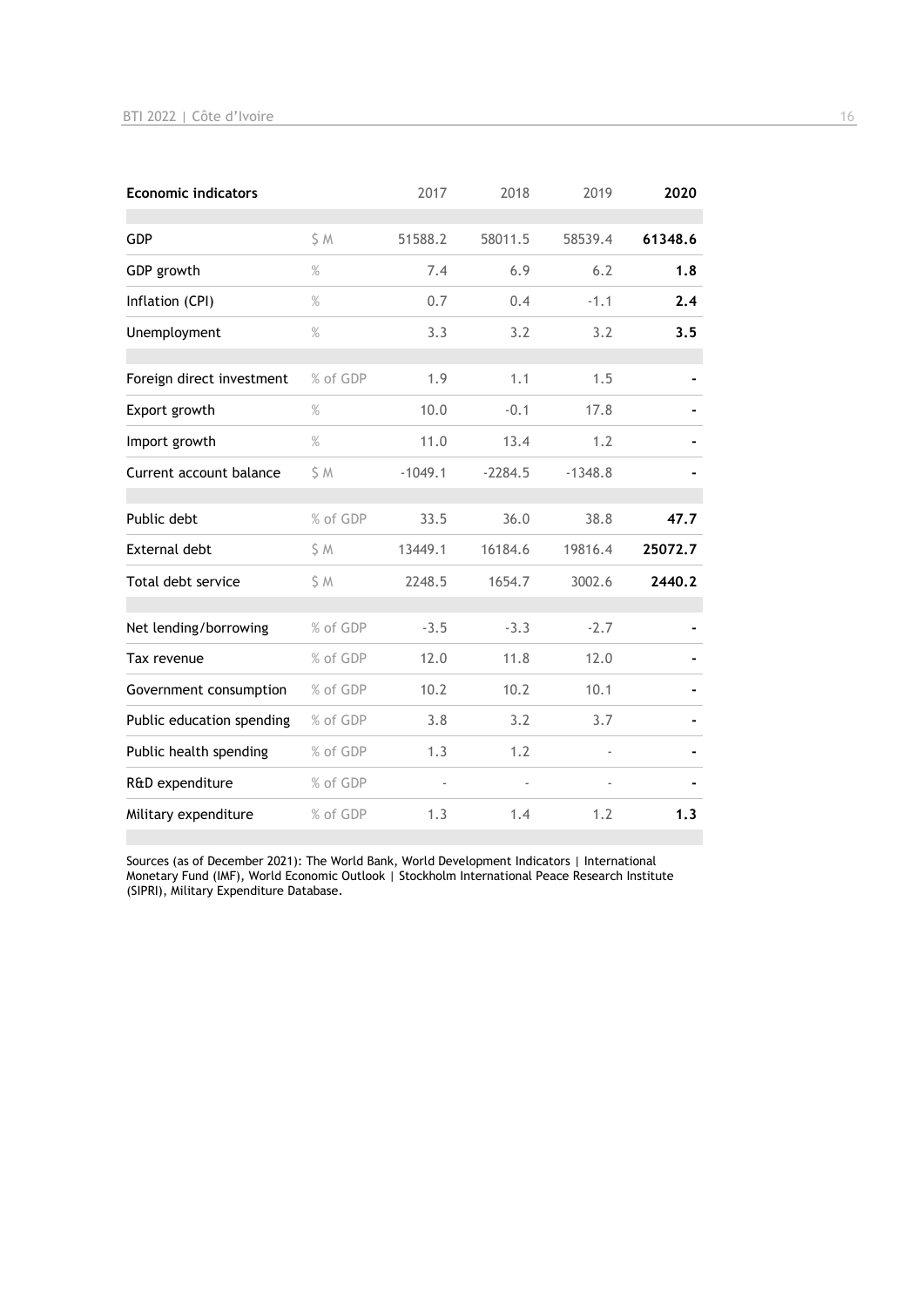#### **7 | Organization of the Market and Competition**

Although the country used to be hailed as a capitalist model in Africa, the institutional setting for free markets and competition has never been sufficiently developed. This is particularly true in the vital cocoa sector, where uncertainty over economic fundamentals and regulation has persisted until recently. During the last years Côte d'Ivoire has, however, made progress in various areas, such as price regulation in the cocoa sector. The government continues to guarantee a minimum "farmgate" price to cocoa farmers (although adapted to world market prices), and price controls also exist for gas, power and water.

The government has invested a lot of effort in modernizing the regulatory framework. Yet, the harmonization of and increasing transparency in regulating private investments has stalled. The Heritage Foundation's 2020 Index of Economic Freedom downgraded Côte d'Ivoire to "unfree" and the country is now ranked 101 out of 178 countries (eight other sub-Saharan countries are ranked higher), with business, investment and monetary freedoms particularly successful. According to the World Bank's Doing Business, Côte d'Ivoire still lags behind the most competitive African economies, despite the business start-up process having been made more straightforward (on average six days and four procedures) and minimum capital requirements having been reduced. To start a business, an investment of 2.7% of per capita GNI was required in 2019, which is a much lower share than in 2017 (16.5%).

Throughout the 2000s, a period that was dominated by military and political conflict, the informal sector gained increasing importance, with the incidence of smuggling and other illicit activities rising. With the joint efforts of the government and donor community, this trend slowed throughout the 2010s, although formal employment still remains below 10% according to World Bank estimates.

The formation of monopolies and oligopolies has been the object of a 2013 law, based on community policy norms agreed upon in the West African Economic and Monetary Union (UEMOA), the Francophone regional monetary and economic integration scheme, back in 2002. The legislation also led to the establishment of a commission to register and sanction monopolistic practices. However, the new legal framework did not raise political interest in the issue; the commission did not gain sufficient autonomy from the ministry; and the practical relevance of the commission, which took office in July 2014, for regulation has remained unclear. In May 2018, the government relaunched the commission, appointing 10 new members, with the task of tackling the high cost of living, "la vie chère," and the mandate to enact sanctions ranging from fines to the closure of businesses. In 2017, the government had introduced a similar commission, the National Council, with the main task of monitoring the prices of everyday commodities, and was composed

Market organization 6  $\frac{22}{10}$  $-06$ 

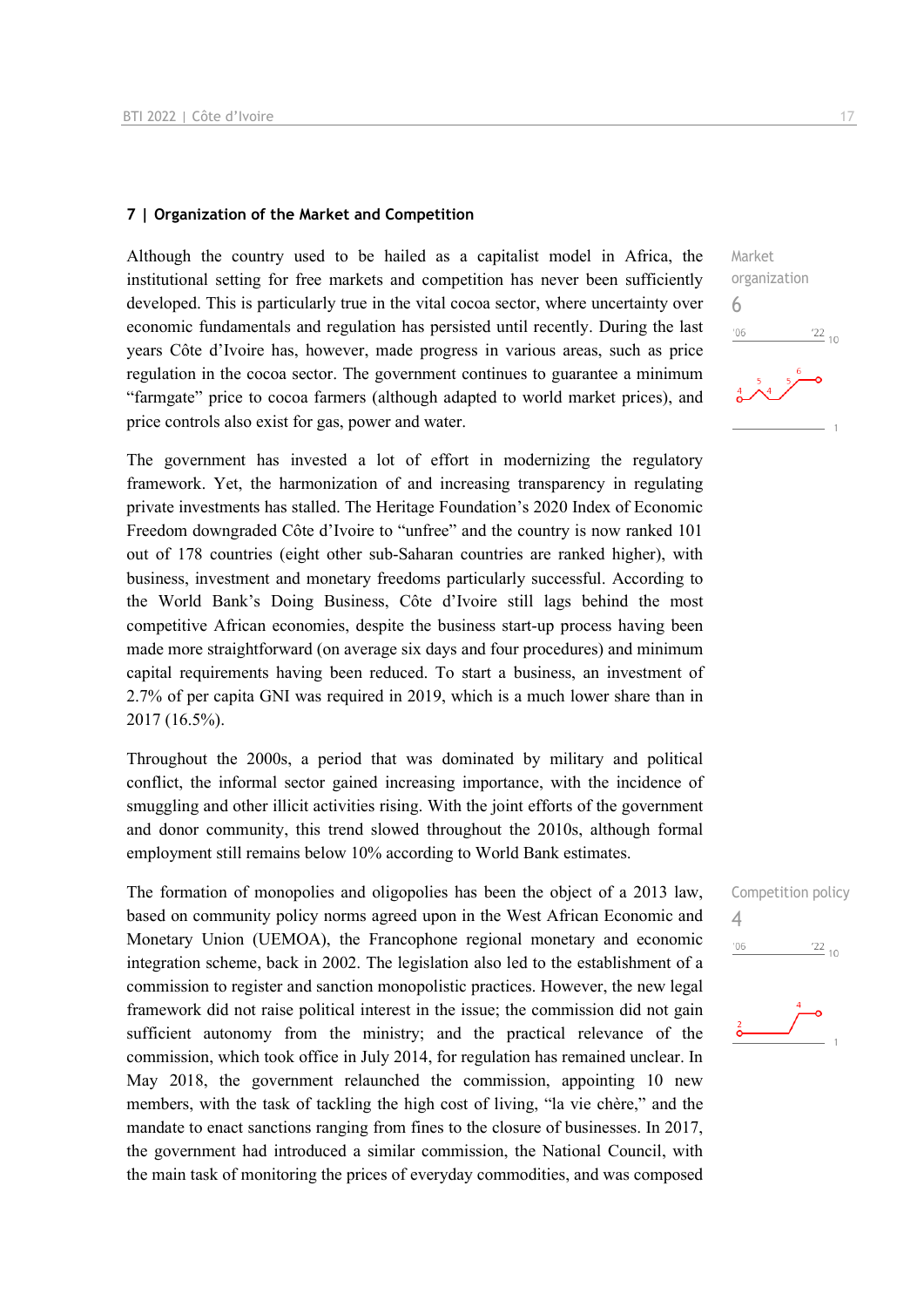of officials from relevant ministries as well as representatives of the private sector, trade unions and consumer associations. A new competition law enacted in November 2019 allowed the government to fix prices for consumer goods, following advice from the commission, with a specific deadline.

It is clear that there is a lack of effective competition in several sectors of the economy, particularly in the markets for fixed telephone, internet (although competition over recent years has increased) and port services. Regarding port services, foreign-owned companies hold de facto monopolies or have been granted monopolies by the state even after the competition law was enacted. For example, the French company Bolloré was awarded the right to construct and operate a second port terminal at Port of Abidjan, despite already controlling the Port of Abidjan's first port terminal.

Rather surprisingly and in the context of a price hike for electricity, President Ouattara announced – during the May 1 celebrations in  $2016$  – an end to the monopolies on water and electricity provision, which would presumably lead to lower prices. It remained, however, unclear how these monopolies would be broken up in the short term, as the state retained contractual obligations over long periods of time. It was only in 2020 that the CIE's monopoly over electricity distribution was ended, although without any substantial competition directly emerging.

Côte d'Ivoire used to be a regional hub and attracts considerable trade (and investment). The cocoa and coffee trade is to a large extent run by multinational companies. As the world's biggest producer of cocoa, the country's economy is strongly integrated into the world economy.

Foreign trade follows nondiscriminatory principles, as provided for in the West African Economic and Monetary Union (UEMOA), and Economic Community of West African States (ECOWAS) regional programs. But domestic rules, administrative barriers and informal interventions by officeholders still constrain the liberalization of the foreign trade regime in practice. The UEMOA Commission has exclusive authority over the common trade policy of its members vis-à-vis third states. Since the late 1990s trade policies have been substantially harmonized by the commission, resulting in a common trade policy in fields such as customs taxation at the border (Common External Tariff in force since January 1, 2000), bank domiciliation of trade transactions and rules of origin.

WTO trade policy reviews were conducted in 2012 and in 2017 as joint UEMOA reviews. Côte d'Ivoire was commended for remaining open to international trade and for refraining from introducing protectionist measures. Côte d'Ivoire was also requested to further simplify its tax system and bring its bound and applied rates in conformity with WTO provisions (in the WTO, the UEMOA member states have individually bound their customs duties and other duties and taxes). The simple average of the MFN applied total tariffs was 12.1 in 2019. Côte d'Ivoire was one of Liberalization of foreign trade 6 $^{22}$  10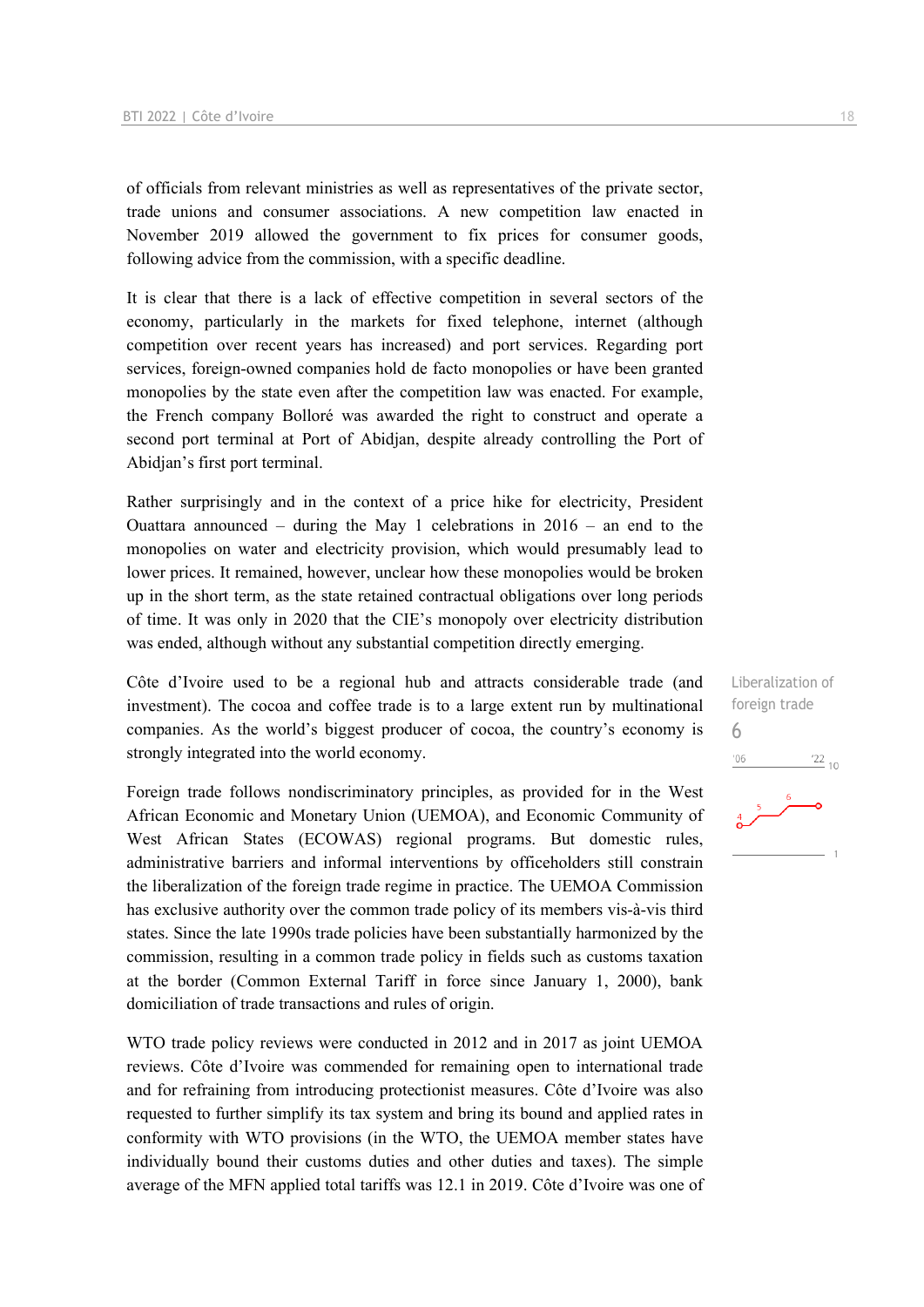the first African countries to ratify the WTO trade facilitation agreement in December 2015, although trade facilitation performance remained below African average.

Côte d'Ivoire signed an interim Economic Partnership Agreement (EPA) with the European Union and started to implement it from January 2019 on. Since 2011, the country is (again) eligible for the U.S. government's African Growth and Opportunity Act (AGOA) and has continued to remain eligible.

The banking sector survived the politico-military conflict in the 2000s relatively well but suffered from the increase in government arrears owed to the private sector (most of which were cleared since then) and the temporary closure of banks in the north and west. There are currently 29 banks, eight of which dominate the banking sector with 80–90% of assets. Four of the banks are owned by foreign banks with activities across the region.

A legal framework for the banking system and capital market is in place. The modernization and restructuring of the financial sector remains one of the top priorities of the government. The West African Regional Stock Exchange (BRVM) is located in Abidjan with 65 listed companies as of the end of 2020 (the bulk of which are Ivorian). The BRVM has grown somewhat in size in the context of strong economic growth but has yet to become a major source of funding for private sector activity.

Weaknesses of the financial sector include insufficient equity and heavy exposure to a handful of borrowers. UEMOA has thus initiated reforms providing for the inclusion of the Basel II and III standards into the regulatory framework. The Ivorian law strengthening prudential standards became effective in January 2018, but diversification of the lending clientele will take time. According to figures from the Central Bank of West Africa (BCEAO), the average bank capital adequacy ratio, which stood at the UEMOA minimal norm of 8% at the end of 2016, increased to 9.8% at the end of 2017 and remained stable at 9.5% in 2019. Only a few institutions remain vulnerable to shocks. The share of non-performing loans has decreased over time from 9.8% in 2017 to 8.3% in 2019. The effect of COVID-19 on non-performing loans could not be verified by the end of 2020.

Public banks, the financially weakest segment of the financial sector, are undergoing restructuring. The authorities intend to retain two public banks, which either play a significant role in the rural areas or provide credit to sectors where private banks do not have a large presence. Banking penetration increased to 24.9%, according to BCEAO data from the end of 2019, with much greater potential especially regarding the financing of SMEs.

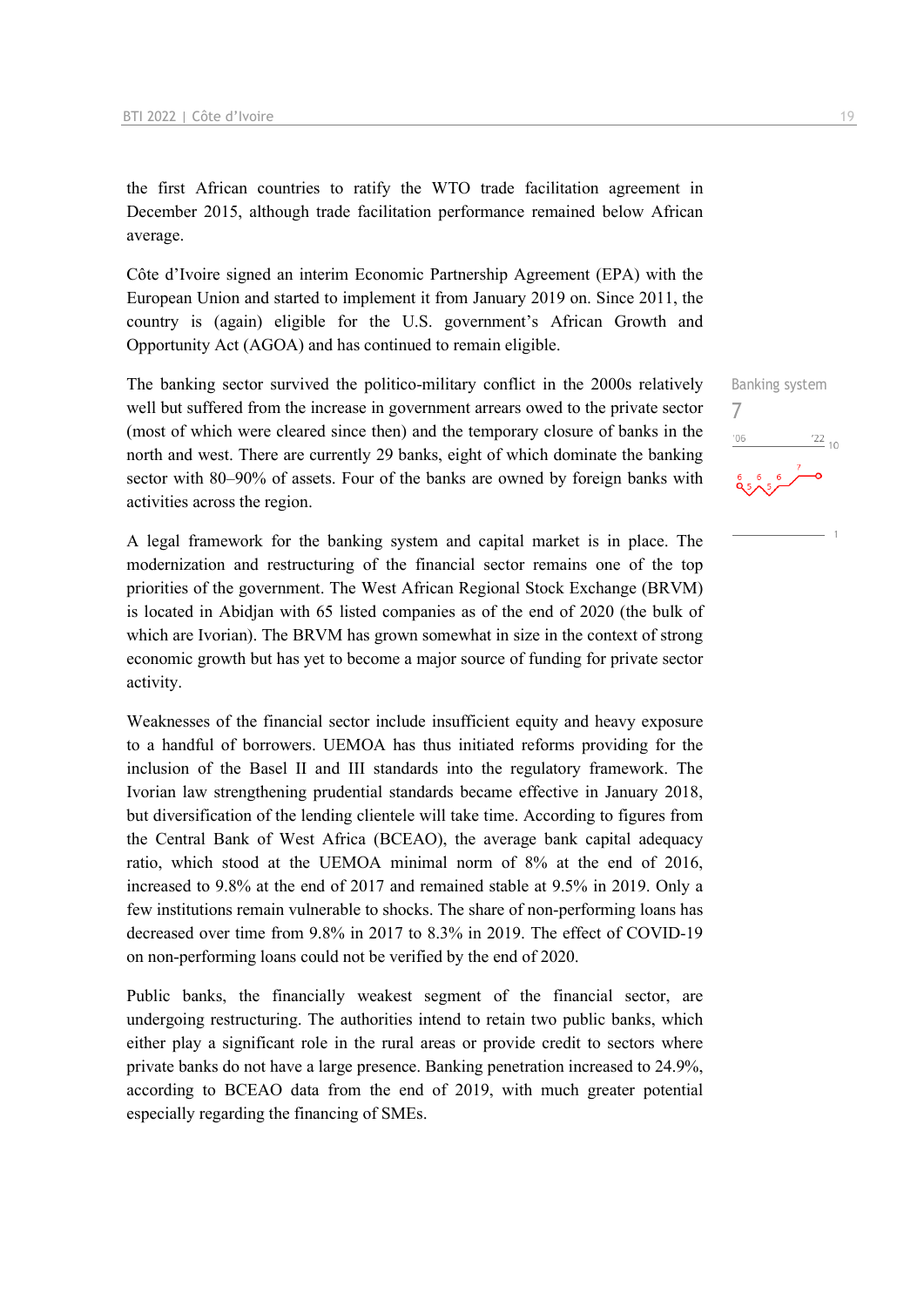#### **8 | Monetary and fiscal stability**

As a member of the CFA franc monetary zone, Côte d'Ivoire cannot pursue an independent policy regarding currency and foreign-exchange rates. The currency is pegged to the euro, and the Central Bank of West African States (Banque Centrale des États de l'Afrique de l'Ouest, BCEAO) is fully independent with priority given to targeting inflation.

With some exceptions, such as a spurt of inflation after the CFA franc was devalued in 1994 (and a temporary peak of 6.3% in 2008 due to the surge in international food prices), this has led to relatively low inflation rates (between 0.7% and 5% throughout the last decade, and dropping to -1.1% in 2019), and thus way below the 3% target of the West African Economic and Monetary Union (WAEMU). The pandemic led to an increase in inflation, which stood at above 1% in 2020. The real effective exchange rate stood at 93.5% in 2019.

As the country tended in the past to fall quickly into domestic and external payment arrears, fiscal policy used to be the main source of disagreement with the IMF.

After the arrival of former top IMF official Alassane Ouattara at the helm of the state in April 2011, relations with the Bretton Woods institutions have markedly improved. The government completed its responsibilities under the Highly Indebted Poor Countries (HIPC) initiative in July 2012, allowing it to write off large amounts of multilateral and bilateral debt. Since 2013, there has been a slight upward trend in the debt-to-GDP ratio, but this eventually stabilized and debt stood at 39.8% in 2019. Côte d'Ivoire had a negative fiscal balance of -2.3% of GDP in 2019, according to the IMF, which further deteriorated in 2020 to -5.9% of GDP. This recent drop was due to COVID-19-related reductions in government revenues and additional spending, with four special funds created in May 2020 that were largely financed by the international community. The COVID-19 response plan was supposed to cover 1% of GDP for 2021.

The IMF continues, nevertheless, to be quite optimistic concerning public financial management and the further consolidation of sound macroeconomic policies. The government freed additional budgetary resources for infrastructure investment and priority spending by adhering to strict civil service recruitment guidelines (e.g., hiring one new public servant for every two retirees except in the education and health care sectors), limiting transfers to public enterprises, strengthening tax efforts and improving public financial management. Although Côte d'Ivoire has not been affected by the new African debt crisis, the IMF has argued that the country's public debt remains vulnerable to, for example, negative terms of trade shocks and rising interest rates. Consequently, the IMF has underscored the need to reduce the deficit as the COVID-19 crisis subsides and implement a prudent medium-term borrowing strategy in order to bring the deficit down to the UEMOA benchmark of 3.0% by 2023. Notwithstanding the ambitious public investment measures (e.g., on education and health care policies), government consumption has remained modest from a comparative perspective (9.6% of GDP in 2019).

Monetary stability 8  $\frac{22}{10}$  $n<sub>f</sub>$ 

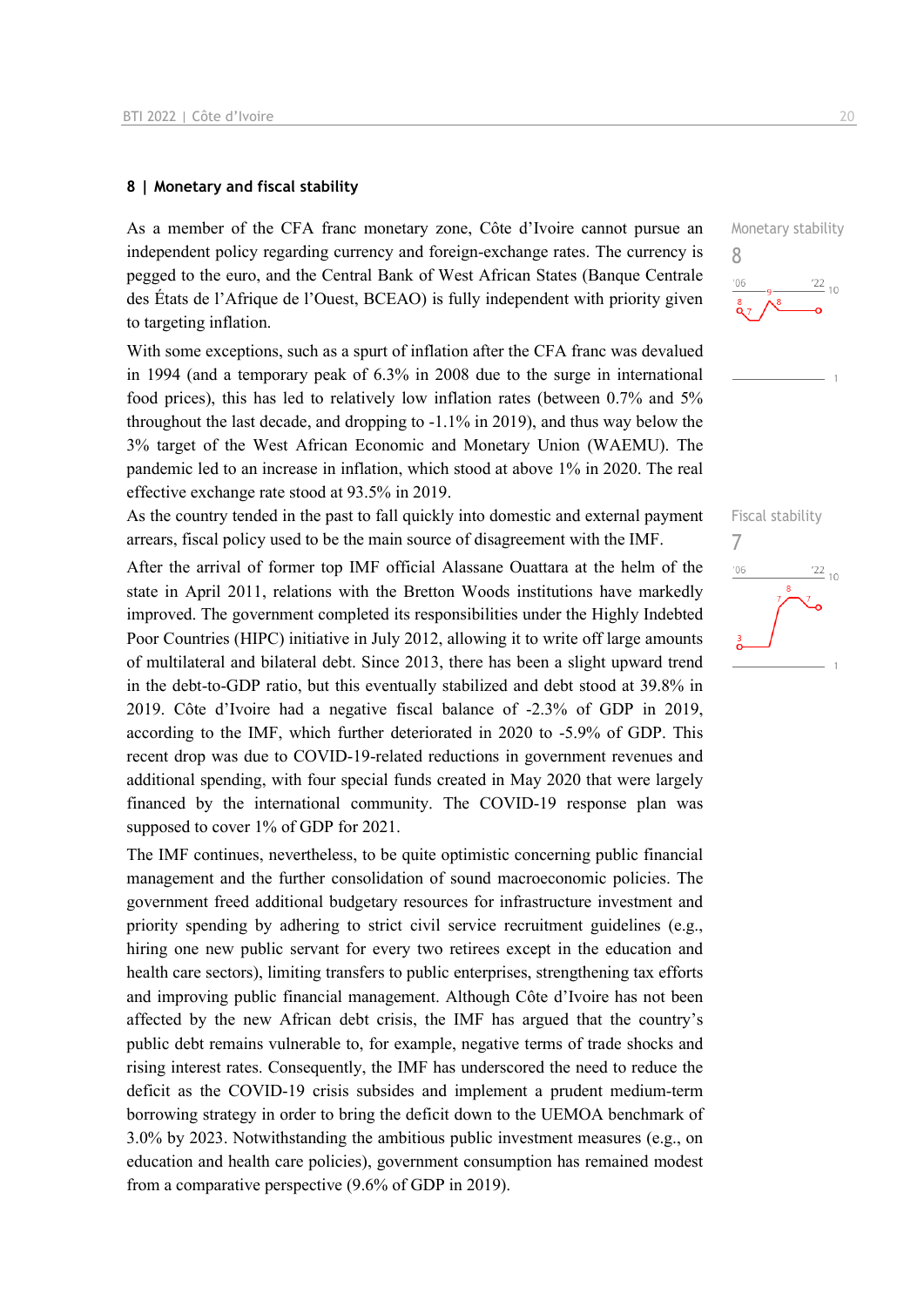#### **9 | Private Property**

Property rights in Côte d'Ivoire are adequately defined but cannot be considered satisfactorily safeguarded by law. According to the World Bank, the country has made enormous progress with regard to the protection of property rights and the acquisition of property.

The biggest problem with property rights remains land tenure, especially the ability of domestic and foreign-born migrants to secure property rights to the land they farm, as the relevant legislation introduced in 1998 is yet to be properly enforced. By 2018, only 4% of the land was titled. This was due to many legal provisions apparently remaining unknown, procedures being too costly for many citizens and many requests simply being rejected. And this is despite the additional legal provisions introduced in 2011, 2015 and 2019, which aimed to secure the rights of customary landowners, provide mechanisms for dispute resolution and offer the possibility of land contracts even in the absence of certification. The government finally introduced the Agence foncière rurale (AFOR) in September 2017 in order to strengthen communication, capacity-building and the enforcement of regulations, and to facilitate commercialization and agro-business over the long term.

Private companies represent the backbone of the economy (accounting for 85% of GNP). The government encourages foreign investment, including in the privatization of state-owned and public firms, although in most cases the state reserves an equity stake in the new company.

Entrepreneur associations continue to complain about high domestic production costs, especially related to electricity, poor transportation infrastructure and the banking sector.

The IMF has over the years repeatedly expressed concern about the poor operating environment for business, but the country has strongly improved its previously miserable standing in the World Bank's Doing Business Index over the last decade. This is due to a rationalization of administrative procedures, a new investment code and a concentration of competencies in one single authority (Guichet unique de formalité d'entreprises). Other aspects of business activity, such as dealing with construction permits or paying taxes, remain more problematic.

Since 2016, due to the establishment of a specific Commercial Court, businessrelated rulings have become less time-consuming. The government also approved new investment and mining codes which are business-oriented and grant important incentives to private investors, and adopted an electricity code, which includes an appropriate framework for the management of physical and financial flows in the electricity sector.



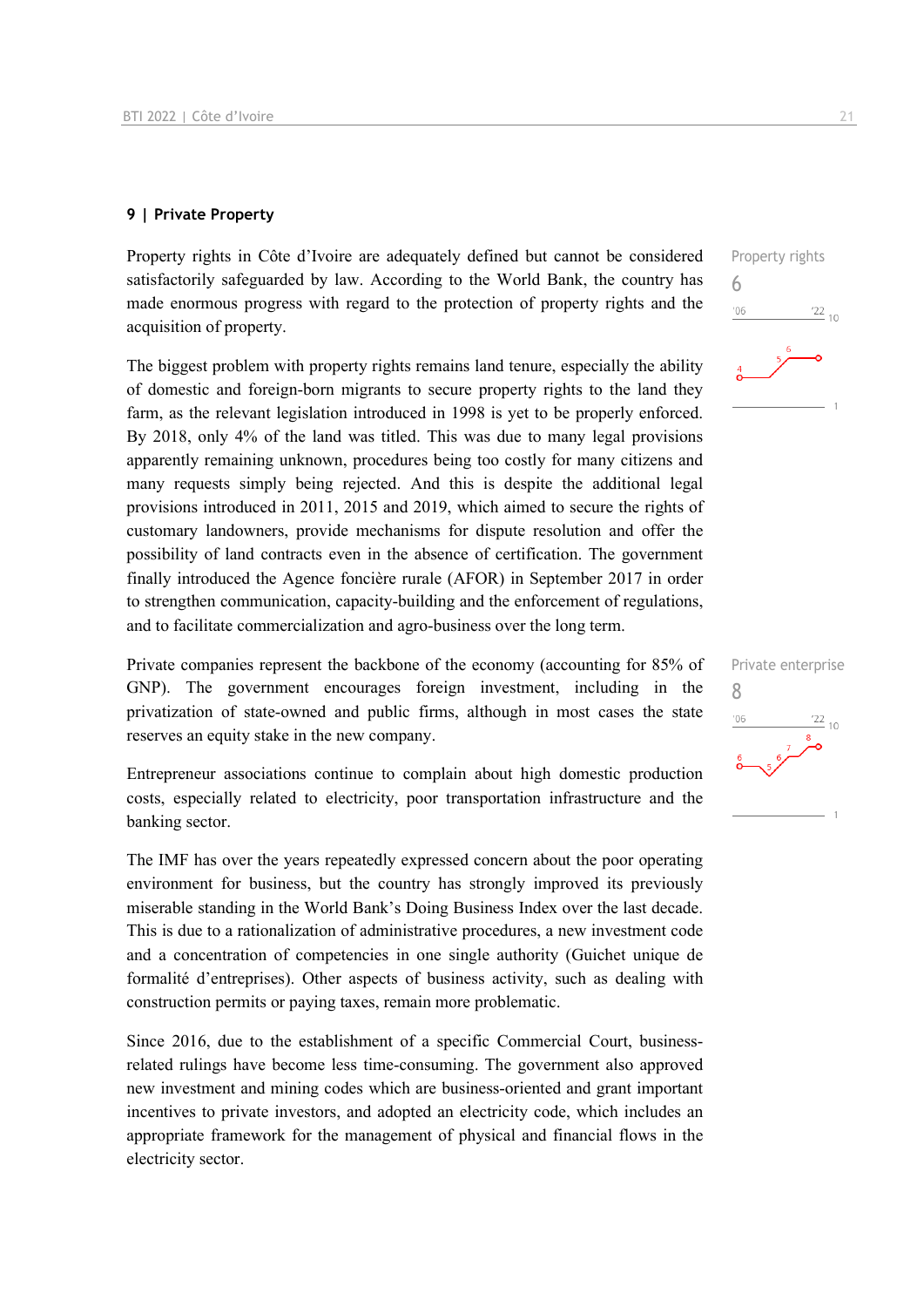With Ouattara as president, a new round of privatization was launched, which was consistent with market principles. In 2014, the government proposed a program to privatize a quarter of public enterprises, including 15 public or semi-public enterprises, banks and the sugar company Sucrivoire. By 2016, the Ivoirian state had ceded its shares in Sucrivoire, CIDT and the SIB bank, and by the end of 2017 of Versus Bank and BHCI, although the privatization of BHCI had to be canceled in 2020. In January 2019, the government announced that due to budgetary reasons, the government was examining the possibility of the further partial privatization of 26 public firms, including CNCE, BNI, Petroci as well as the ceding of state assets in 54 further companies. According to official data from the government, from 2013 until the end of 2019, nine privatizations were completed, with 20 processes ongoing.

#### **10 | Welfare Regime**

The government has committed itself to poverty alleviation, but the country still suffers from years of political instability. Employees in the public sector continue to have access to a well-developed social security system, but only a small part of the population belongs to this category (less than 25% of those occupied in the formal sector). Social services have deteriorated owing to a lack of funding, a fact confirmed by the latest data on life expectancy. Life expectancy remained at a historic low of 57.4 years in 2018, which is one of the absolute lowest values worldwide. The large informal sector contributes to poverty reduction, albeit to an unknown extent. The government has invested a lot in free public education. An evaluation published in 2018 showed that, nevertheless, 30% of all children between the ages of six and 11 remain outside the school system. Public expenditure on health care stood at 1.3% of GDP in 2017. While the government has offered unlimited free health care to pregnant women and children up to the age of five, it will need to invest much more to meet the health-related SDGs. At the same time, the level of Côte d'Ivoire's health performance (incidence of malaria, tuberculosis, HIV prevalence) remained close to that of the least developed countries, despite the country being more developed.

Following the elaboration of the national Strategy of Social Protection in 2013, the government introduced the Couverture Maladie Universelle in December 2014, a fee-based public-supported universal health insurance scheme for both citizens and migrants living in Côte d'Ivoire. However, the scheme remained only on paper for several years. In April 2017, the government started a pilot phase for students in public and private universities to cover a compulsory fee of CFA 1,000 paid by the government. At the end of 2019, the government then officially launched the scheme with a limited basket of care. By July 2020, 2.5 million Ivorians had eventually registered, with half of them having received the necessary insurance card.

Social safety nets 4 $-06$  $\frac{22}{10}$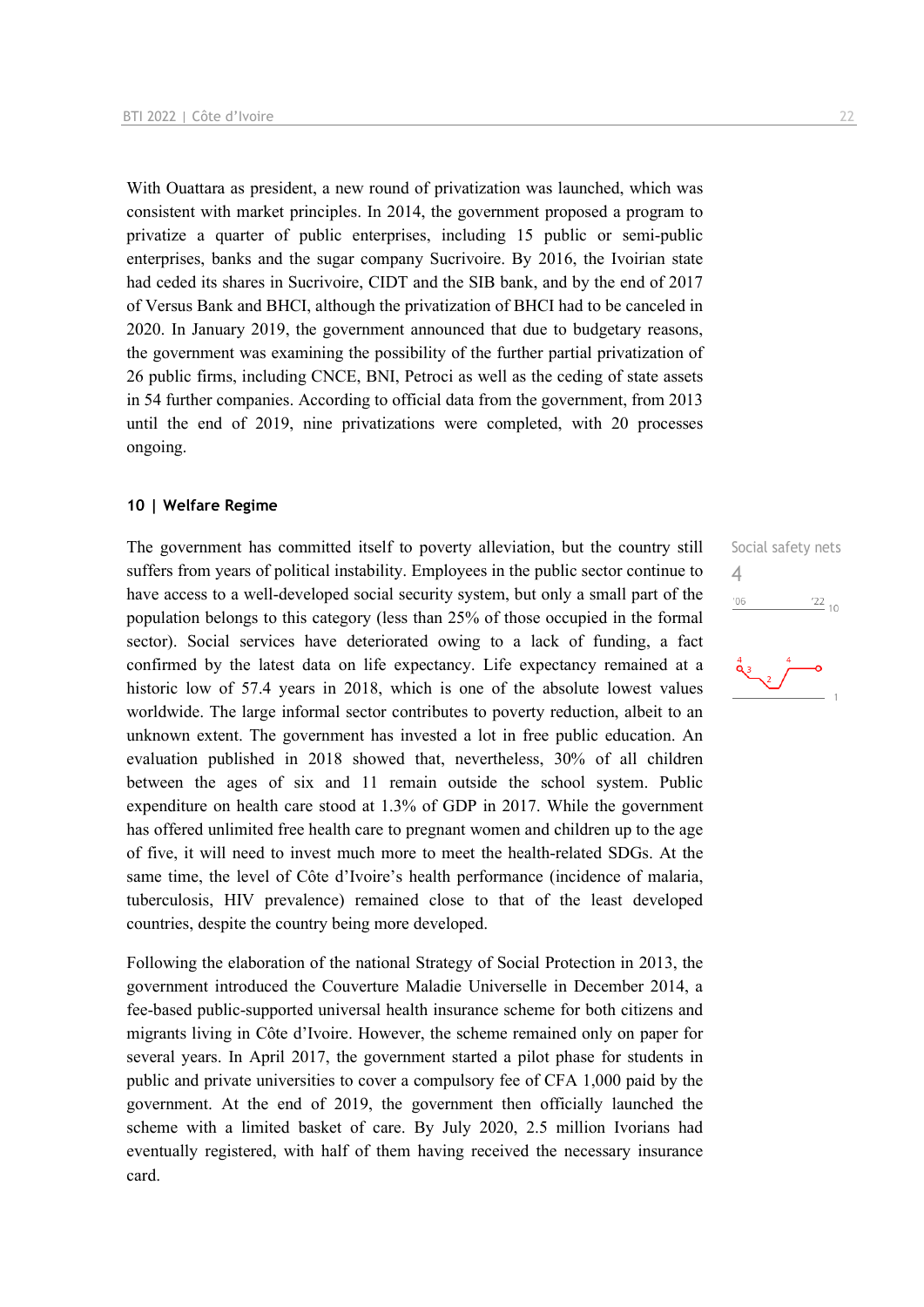One of the government funds introduced in March 2020 to deal with the impact of COVID-19 was directed at vulnerable households (FSS Fonds Spécial de Solidarité COVID-19). This fund mainly consisted of targeted direct cash transfers to 113,000 persons (by August 2020). In addition, around one million households had their electricity and water bills covered by the government for three months in 2020.

Women lack adequate access to public office and to educational institutions, as shown by the low percentage of women in parliament. Currently, 11.9% of the members of parliament are female. In the forthcoming election in 2021, a gender quota will be applied. The literacy rate is significantly lower among women (40.5% in contrast to 53.7% for men and 47.2% combined). Female enrollment in the education system faces still many challenges, although the situation has improved over the last years. The gross enrollment ratio is 100.3% for primary, 54.6% for secondary and 9.3% for tertiary education. Women also form only 41.9% of the labor force, even though the percentage has incrementally risen over the last decade.

While equality of opportunity is protected by the constitution and other legal norms, people from the north have faced discrimination in the education system and the job market since the mid-1990s. With a northerner holding the presidency since 2011, this discrimination has stopped but the effects of previous marginalization are still felt. Moreover, constitutional and legal questions concerning northerners' citizenship rights have not yet been fully addressed, even though Ivoirité provisions in the electoral framework have been weakened. Other minorities, such as albino and LGBT people, face discrimination and lack legal protections.

#### **11 | Economic Performance**

The political-military crisis, the civil war and the division of the country after 2002 plunged Côte d'Ivoire into a severe economic crisis with negative growth rates. However, a sound structural base prevented the economy from collapsing altogether despite the disruption to infrastructure and the business environment. High cocoa prices and oil exploration in the Gulf of Guinea, sectors which remained largely untouched by the conflict, triggered economic growth even during the era of President Gbagbo. The year 2009 saw real growth in per capita income for the first time since 1998. Between 2011 and the beginning of the COVID-19 pandemic, most macroeconomic indicators demonstrated quite positive prospects. The economic growth rate stood at 8.0% in 2012 and remained high throughout the decade. With growth rates of 6.8% (2018) and 6.9% (2019), Côte d'Ivoire was among the fastest growing economies in Africa. According to IMF projections, the country is expected to cope relatively well with the COVID-19 shock.

The debt situation has been relaxed, as a significant amount of external public debt was written off following the completion of the HIPC program in the 2000s. Public debt stood at 37.9% of GDP in 2019. The government announced that its efforts to



4

 $'06$ 

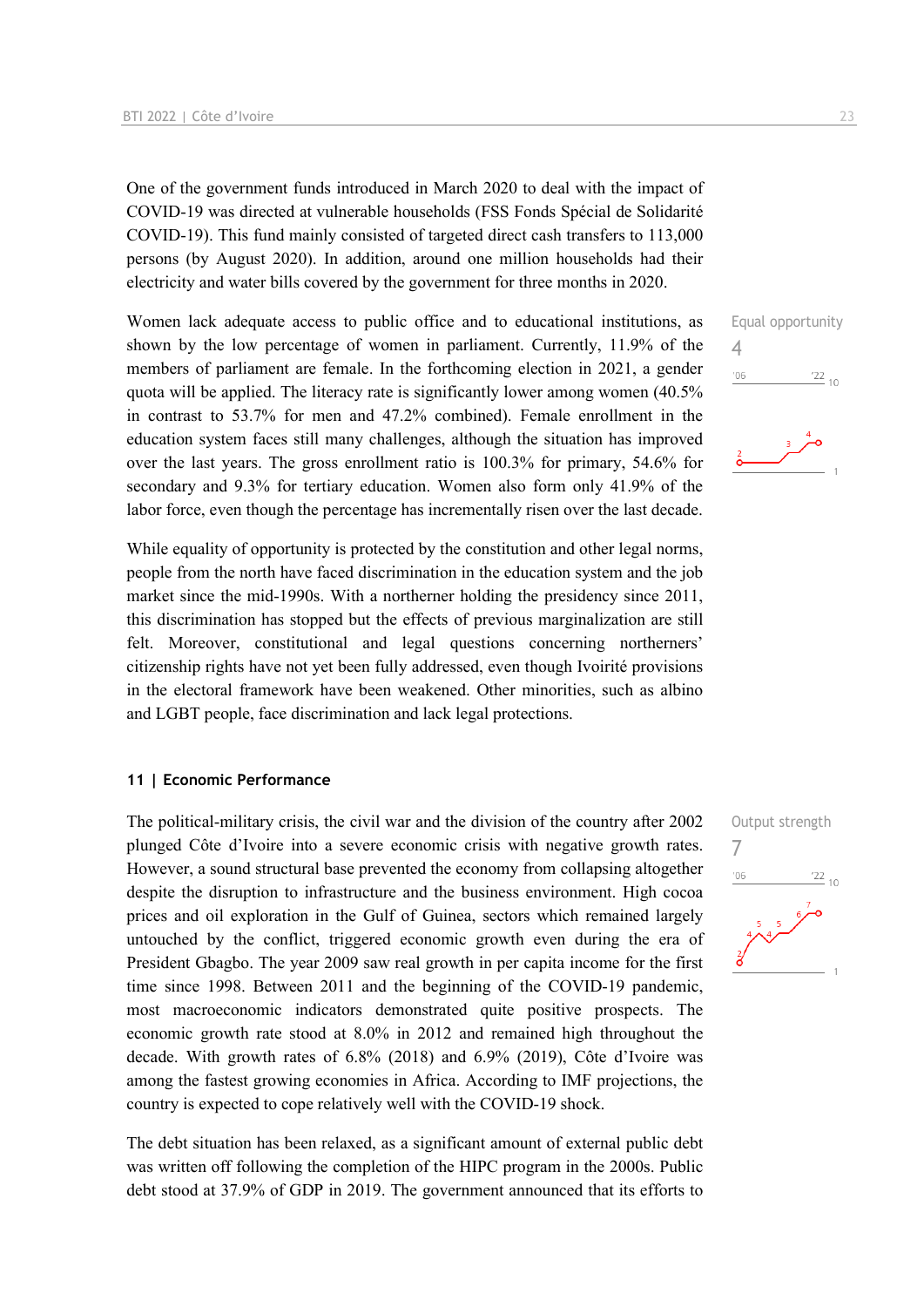bring down unemployment had had success, with the official unemployment rate (2019) standing at 3.6%. But this should be treated with caution (mainly because of the relative importance of the informal sector). The potential for further overall economic growth is perceived to be strong, with the tax base strengthening (11.8% of GDP in 2018), and FDI continuously increasing between 2011 and 2019 (although FDI remains moderate in terms of its ratio to GDP). Côte d'Ivoire had a negative current account balance of -\$2,077.4 million in 2018, which marked a deterioration in comparison to previous years (-\$1,049.1 million in 2017 and \$510.7 million in 2014).

#### **12 | Sustainability**

Ecologically compatible growth receives only sporadic consideration. In addition, the country has only a rudimentary framework for environmental policy, notwithstanding the increased emphasis on sustainable development and the country's participation in the formal SDG monitoring mechanism. The government also decided that SDG 13 would be one of its priorities, which suggested that substantial progress would be feasible. The main environmental law, however, dates back to 1996 and does not take into account the Sustainable Development Agenda. There is quite limited public awareness for environmental concerns as well. The country was ranked 176 out of 180 countries on the Environmental Performance Index 2020, with a score of 25.8. Over the last 10 years, the country's environmental performance deteriorated. This is largely due to the loss of biodiversity and tree cover as well as the increase in air pollution (CO2 and SO2 emissions), which shows that environmental concerns are subordinated to economic efforts.

The country still depends on commodity exports, but the fiscal squeeze, which has increased pressure on producers over recent decades, has led producers to adopt extensive cultivation methods. Furthermore, the stock of virgin forest has been nearly completely destroyed, despite the existence of strict regulations that restrict commercial logging and agricultural encroachment since the 1990s. Approximately 40% of smallholder cocoa production takes place in protected areas. In 2018, an initiative of producer associations and the global cocoa industry was created, the "Initiative cacao et forêt," which uses satellite pictures to discover cocoa production in protected forest areas. As a consequence of this initiative, the police have started to evict planters from such areas. The Ivorian government also enacted new legal regulations in October 2019. These regulations provide stronger protections for the remaining stock of virgin forest, while allowing for the agro-industrial use of protected areas that have already been destroyed.

Environmental policy 2 $'06$  $\frac{22}{10}$ ঌ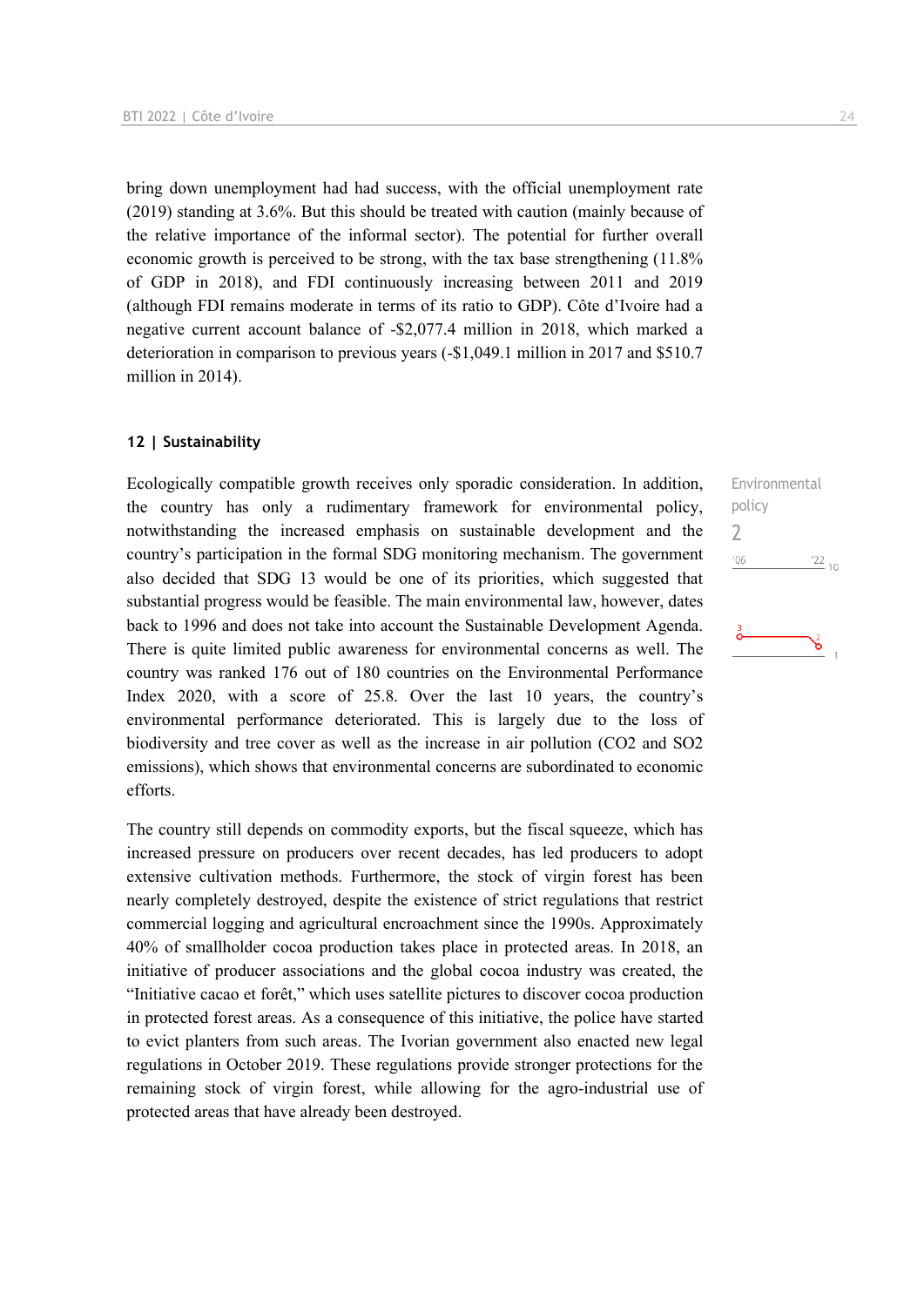In terms of educational infrastructure, Côte d'Ivoire has a very poor record. Since independence, the country has put more emphasis on importing skilled people than on developing its own training capacities. Expenditure on education was never low and averaged about 4.6% of GDP over the last decade and stood at 3.3% in 2018. Although the government has made basic education one of its top priorities since 2012, the quality of education continues to be rather poor, as shown by a very low overall literacy rate of 47.2%. The U.N. Education Index for Côte d'Ivoire stood at 0.453, revealing the many challenges that the country still faces in promoting universal quality education. Many schools lack basic infrastructure (drinking water, electricity, toilets and teaching materials) and qualified teachers, and the state continues to spend too much on administration vis-à-vis equipment and physical infrastructure. Gender inequality in education remains substantial, as shown by the significantly lower literacy rate and lower enrollment rates in all sectors among women (see "Equal Opportunity").

The state does not invest in research and development. Universities have not recovered from the 10-year political-military crisis and there is very little capacity available for research.

```
Education policy / 
R&D
3-06\frac{22}{10}
```
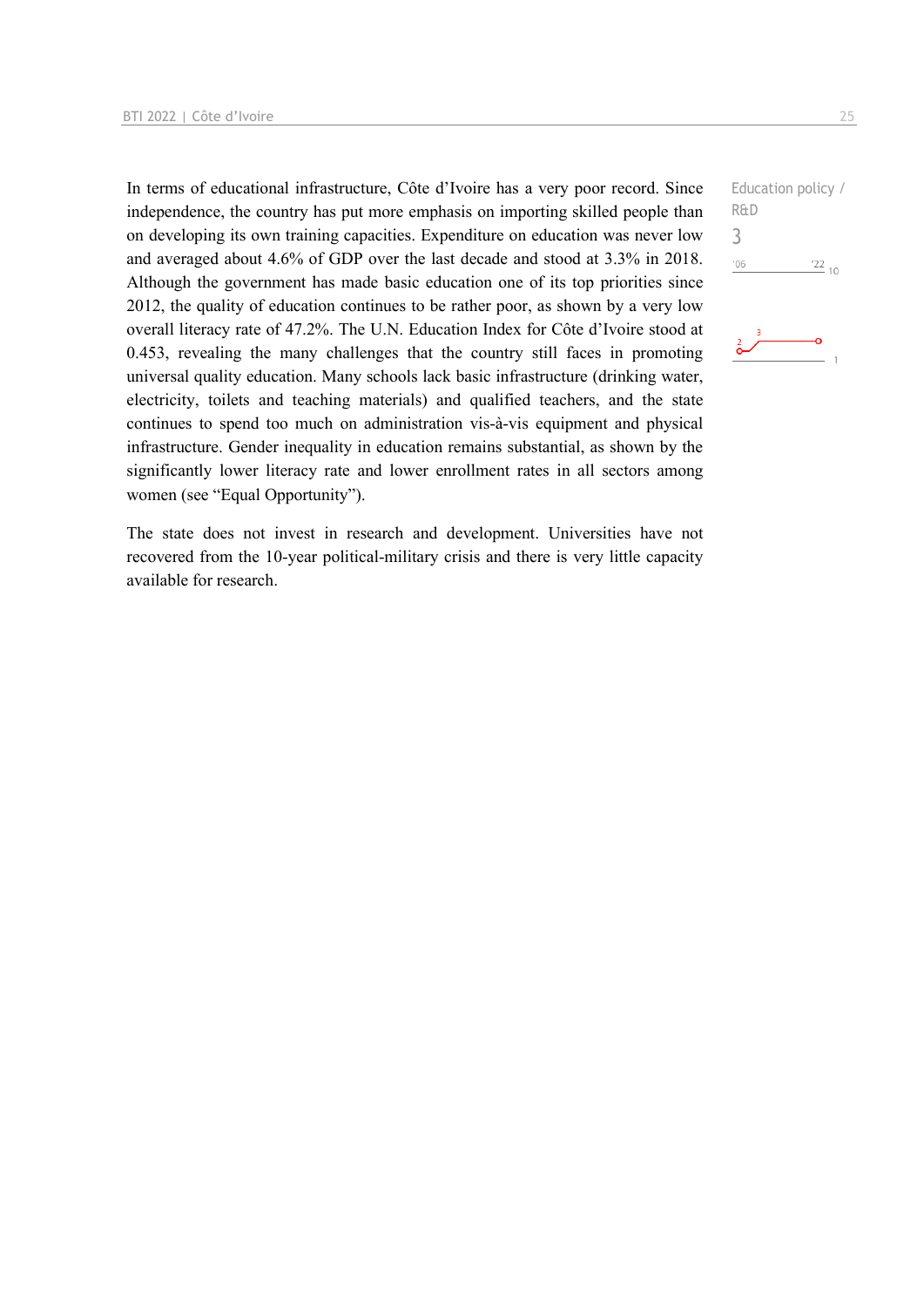#### Governance

#### I. Level of Difficulty

It is quite difficult to distinguish between constraints that are structural, and those that are man-made and result from the political leadership's actions (especially as the same men have been governing the country for the last 30 years). But in the case of Côte d'Ivoire, man-made constraints are huge.

In 2011, the Ouattara government inherited an already impoverished country with low human development, a shrinking educated labor force, a highly polarized political process and violent social conflicts. One of the reasons for the violent escalation of the conflict had been the scarcity of land and the unsustainable agricultural strategy. The division of the country, which lasted over eight years, created a terrifically difficult governance legacy. However, following a decade of political stability, the legacy of the war on political decision-making is becoming less relevant.

Côte d'Ivoire had the most developed economic infrastructure in francophone West Africa before the civil war, and the fact that production in the cocoa sector rapidly increased in comparison to the pre-2002 period shows that the country is still benefiting from favorable climatic, geographical and structural conditions. The country also has only started to exploit its mineral resources such as oil and gas.

Côte d'Ivoire belongs to those African countries in which the introduction of immediate and stringent lockdown policies seem to have prevented major infection rates. In Côte d'Ivoire, lockdown policies were initiated in March 2020, with 40,000 infections and 237 deaths recorded overall by early 2021. The lockdown and its implications might have disrupted economic transformation to a much stronger extent than the direct fatalities caused by the pandemic.

Traditions of civil society hardly exist and have weakened further over the course of the protracted civil conflict. The landscape of voluntary organizations is concentrated within the economic sector, in which independent planter associations have existed since colonial times. However, these activities generally lack a component of civic or public engagement.

The climate of intimidation and the militarization of public life since 1999 effectively crushed the potential for stronger civic participation in public life. Elements of civil society such as student unions themselves became drivers of



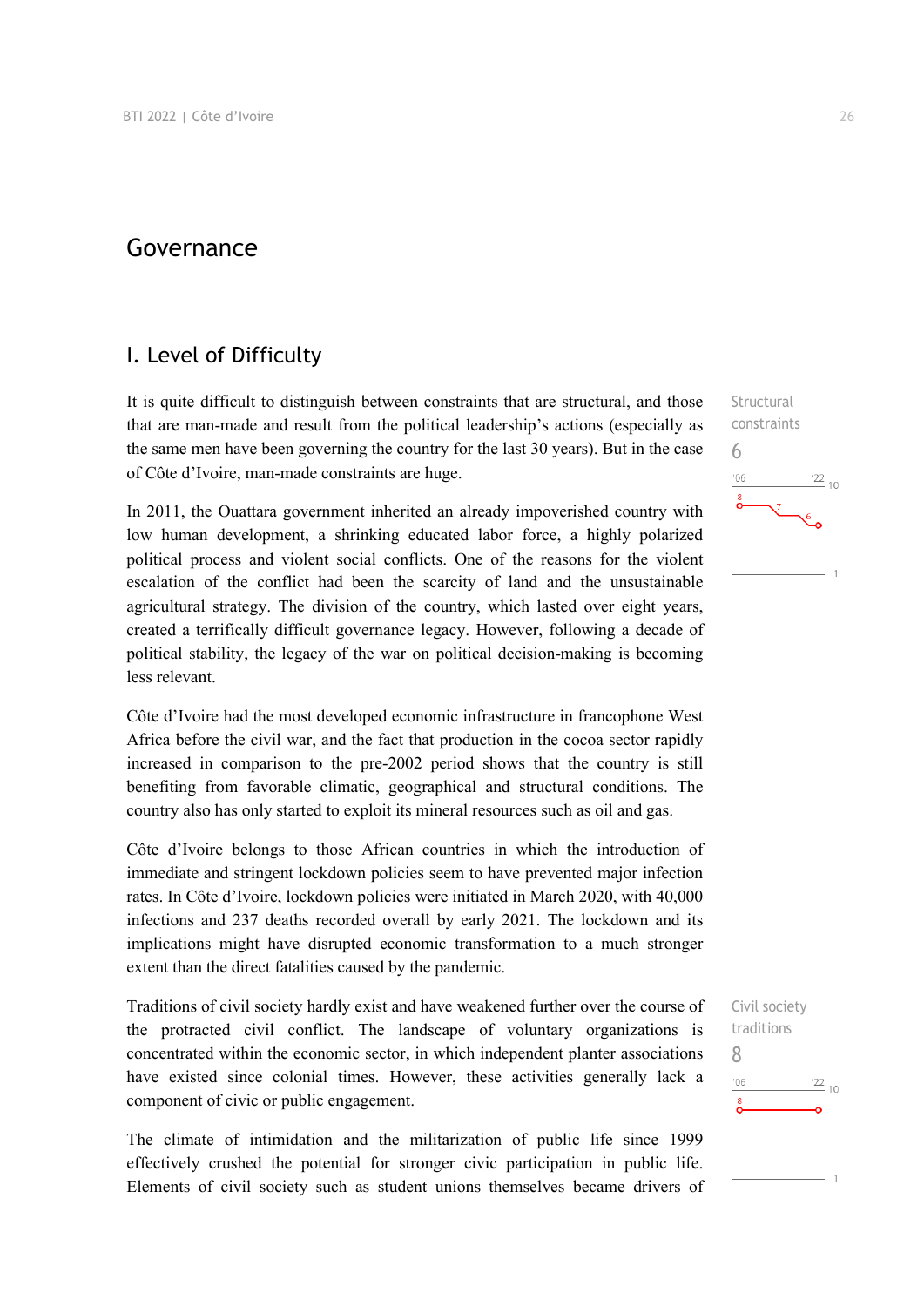polarization and confrontation. The lack of a serious reconciliation policy of the government has not helped to overcome the climate of mistrust and repression. The will of the opposition to achieve a true reconciliation needs to be demonstrated somehow.

Since 2011, the framework conditions for civil society activism have improved, but the number of active civil society associations remains quite low.

There are more than 50 different ethnic groups in Côte d'Ivoire. After years of social harmony, and the promotion of economic migration from neighboring countries by first colonizers and later President Houphouet-Boigny, successor governments have exploited ethnic resentments for their own narrow political advantage.

Ultimately, the country plunged into a violent conflict with an overt ethnic dimension. Although open military conflict was halted in late 2004, violence between communities continued to occur, especially in the villages of the western cocoa belt. Following the electoral crisis and the establishment of two parallel governments in December 2010, the country entered a new phase of violence that ended only with the military occupation of Abidjan in April 2011 by rebels and international military forces. Renewed military attacks by FPI loyalists mainly in 2012 and in a more sporadic fashion until mid-2013 proved that the society is far from pacified.

While open violence has stopped since 2018 (except for some isolated incidents during the presidential election campaign in August 2020), Côte d'Ivoire remains a divided society in which one segment of the population tried to use its political dominance to establish a populist-nationalistic regime based on the idea that citizenship should be restricted to southerners and Christians. When Gbagbo's regime was defeated, his party and supporters were imprisoned or fled to neighboring countries. Many have since returned and have been partly reincorporated into the political process, but divisions within the political elites remain as marked as ever, as the Ouattara governments have not made any attempts to be more inclusive than their predecessors.

Among the wider population, ethnic conflict is perceived to be less strong and there is no open political mobilization along ethnic lines.

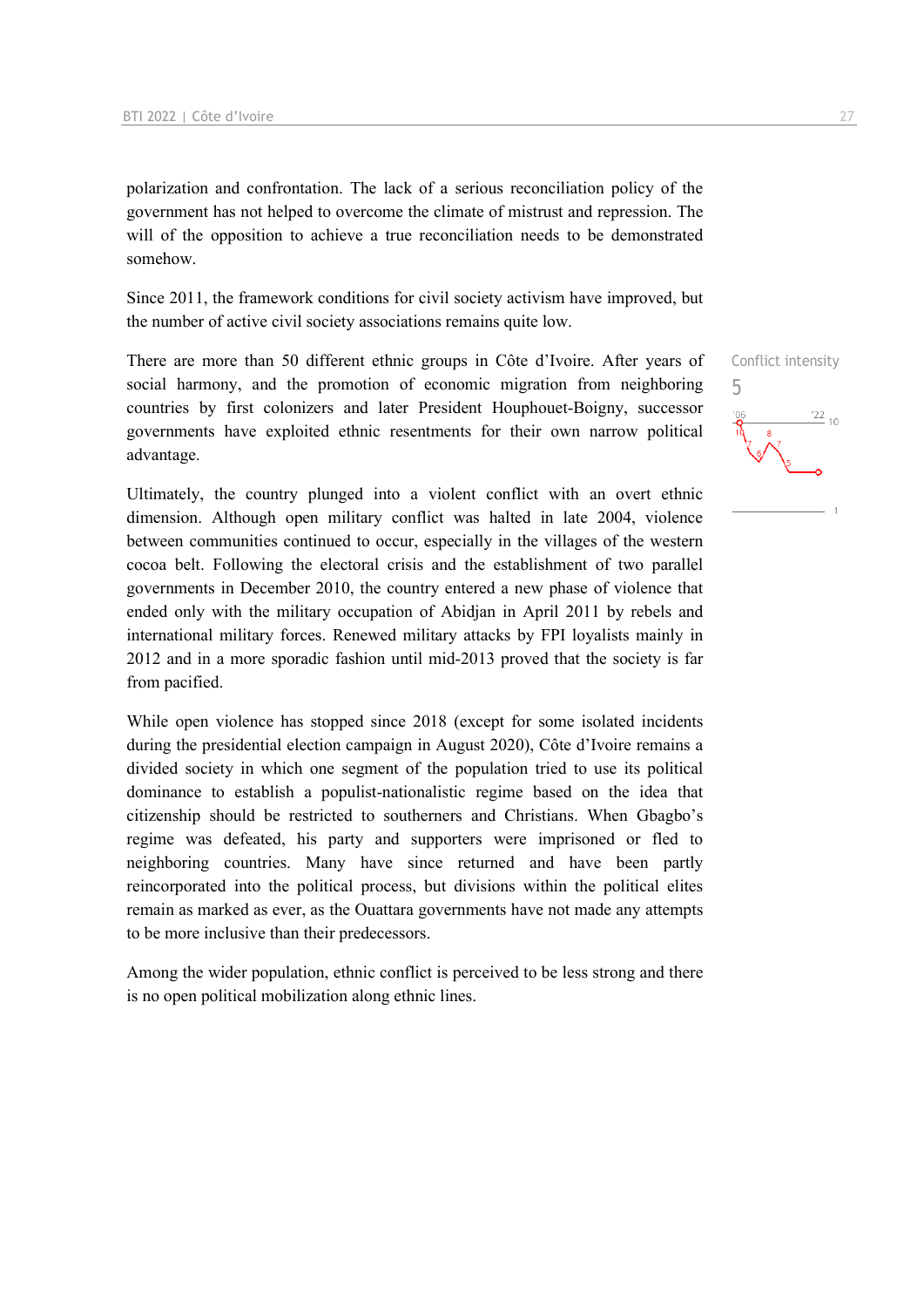#### II. Governance Performance

#### **14 | Steering Capability**

During the last years, the Ouattara government has concentrated on economic reform and social policies. The broader strategy represented a fair balance of promoting private investment, tackling the reorganization of key sectors, and focusing at the same time on long-neglected priorities of physical infrastructure, education and basic health care services. Overall, the government has developed quite a coherent agenda, with the support of the international community. This was demonstrated in its handling of the COVID-19 crisis: The government acted swiftly to introduce a lockdown and used its contacts in the international community to put together a comprehensive support package for various economic actors and vulnerable households, which was operational by July 2020, just in time for the electoral campaign.

At the same time, reducing dependence on the export of a few (mostly unprocessed) cash crops remains a challenge, as this dependence often leads to budgetary crises following strong fluctuations in world market prices (especially for cocoa). The government has certainly not prioritized addressing politically contentious issues, apparently hoping that economic growth and improved infrastructure will reduce grievances. Governmental interest in enforcing the 1998 land law and in formalizing land user claims has thus a much more important developmental rather than conflict-mitigating dimension. During the second tenure of President Ouattara, government strategies (e.g., the constitutional reforms in 2016 and the management of the 2020 presidential elections) reveal a clear commitment to strengthening the winner-takes-all character of the political system and entrenching the interests of the president and the ruling party rather than transforming the political regime into a fully democratic system.

The current government lacks a strategy focused on reconciliation and peaceful cohabitation and has made little attempt to bring Ivorians together.

The government has managed to implement most of its reform agenda, tackling reorganization of key sectors, and setting a priority on large infrastructure projects (especially roads, electricity), education and health care. The government was also quite effective in mobilizing and spending additional funds to fight the consequences of COVID-19, with all four special funds operational three months after the pandemic hit the continent. Together with Ghana, Côte d'Ivoire was the first African country to receive vaccines under the COVAX initiative in February 2021.

#### **Ouestion** Score

## Prioritization 5  $\frac{22}{10}$  $'06$

Implementation

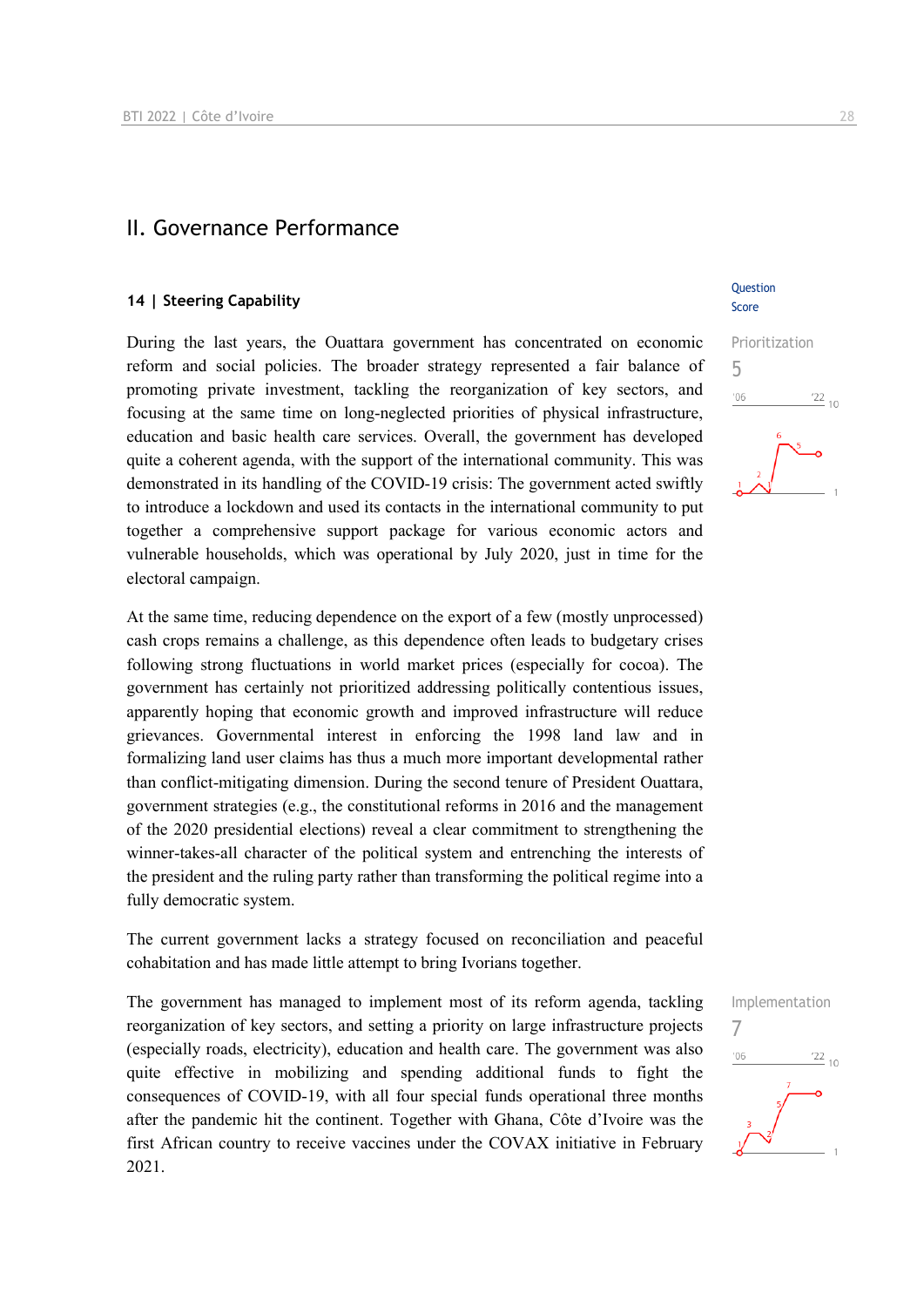The government has also apparently become more effective in managing the security apparatus, after several years of mutinies and conflicts within the army. This was confirmed in the run-up to the presidential elections when former rebel commander and disqualified presidential candidate Soro unsuccessfully called on the army to withdraw its loyalty to the government.

Other areas which required further reform (e.g., judicial reform, decentralization or the fight against corruption) were not prioritized and thus the relevant reforms were not thoroughly implemented. This was due to the technical complexity of the issues and the political resistance of key actors within the government. Within the government apparatus, it would be difficult to clearly identify reform drivers and defenders of the status quo. The broader economic reform agenda has no clear opponents within the cabinet and, following the departure of Soro, it seems that the government has adopted a more coherent position on security matters.

President Ouattara's promise to work on national reconciliation is far from being kept and represents an obstacle to the socioeconomic transformation of the country.

The very notion of policy learning assumes a relatively strong coherence to policymaking, a condition that generally seems to have been restricted to the management of macroeconomic policies. However, in this area, two long-serving prime ministers as well as other relevant ministers have established good relations with international financial institutions, particularly as a result of improved fiscal management.

The reform of the cocoa, cotton and cashew sectors is perhaps a more direct example of policy learning, as evaluation of prior reforms has led to a reassessment of the state's role in managing the cocoa market and price regulation.

In other sectors, government action lacks institutionalized mechanisms for facilitating innovation in policymaking.

The lack of sustainable concrete action for national reconciliation shows that the government has not learned lessons from the recurring crises that the country has faced.

Policy learning 6 $'06$  $\frac{22}{10}$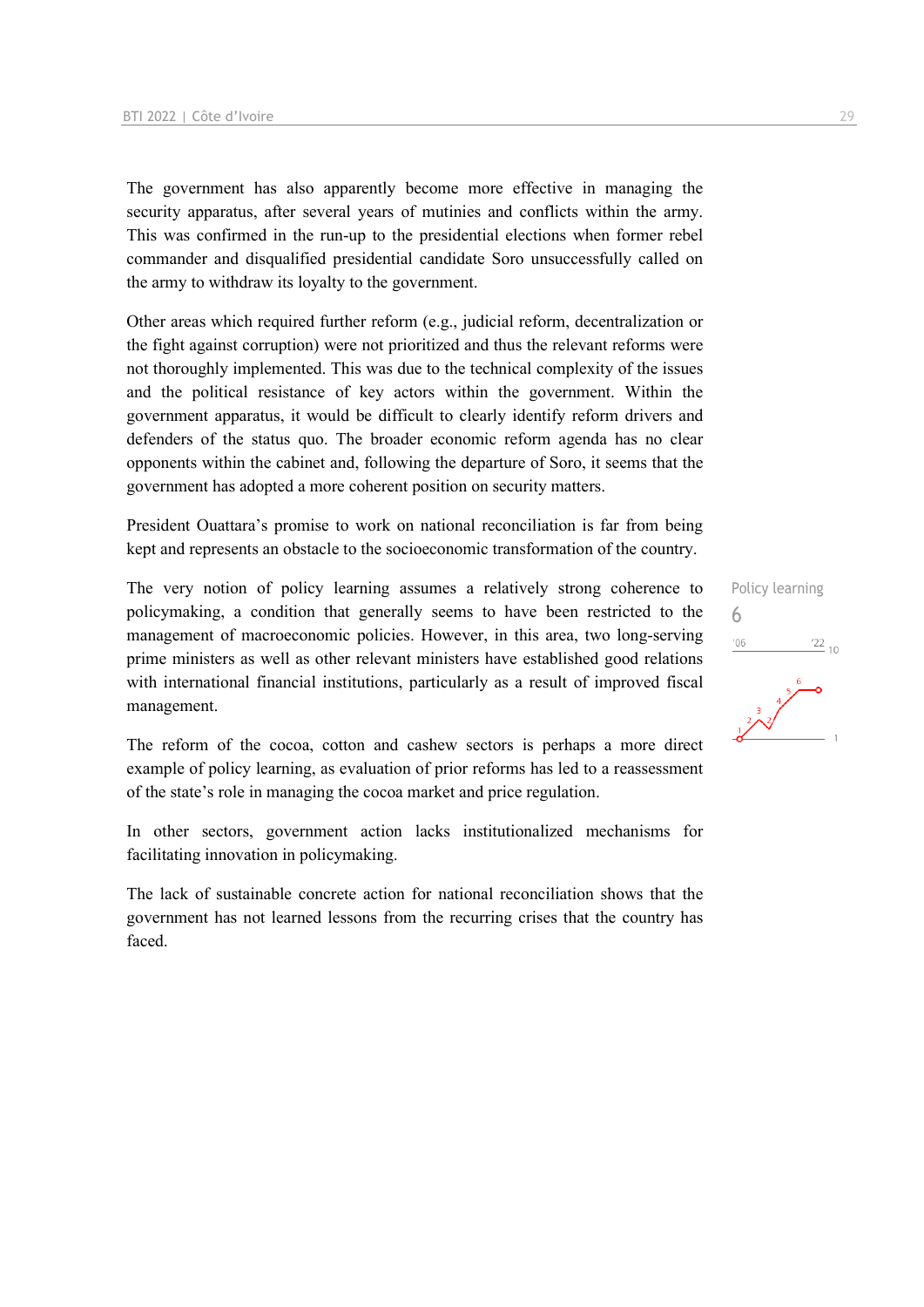#### **15 | Resource Efficiency**

As President Ouattara has been at the helm of government for nearly 10 years now and has relied on a stable core team of ministers and advisers, there is relatively little turnover among senior government officials, especially in comparison to other African states. Budget policies and their transparency have been lauded by the IMF. Furthermore, although COVID-19 will increase the budget deficit (to 5.9% of GDP in 2020), most observers agree that budgetary consolidation will succeed when the pandemic-related dynamics in the local and global economy have been reduced.

Management of cocoa markets has involved successfully coordinating with Ghana. In March 2018, the presidents of the two countries officially launched a coordination initiative in order to extract a surplus paid by global market actors to producers in both countries. In this case, the Ivorian government was successful in using its market leverage (44% of global output in 2017) and increasing it by allying with Ghana (together 65% of output). The suspension of forward sales of cocoa beans by both countries in July 2019 had such a negative impact on global prices that global chocolate companies agreed to the idea of a \$400 per ton premium on all cocoa contracts. The so-called living income differential was also forwarded by the Ivorian government to local farmers at the beginning of the 2020/21 harvesting season. This significantly increased the minimum farmgate price, although notably this was in the context of the presidential election campaign.

Decentralization is not a priority of the current government, but the country has a very weak tradition of decentralized governance. This is not only a challenge in terms of increasing demand-driven local governance, but also with regard to the development of a more coherent strategy of economic development and transformation. So far, 80% of economic activity takes place in Abidjan. and the government does not make efficient use of the economic potential outside the capital.

Looking at the various administrative reforms which ended the high fragmentation in various policy sectors the government has apparently managed to adopt a more centralized style of policy coordination, which might also reflect the strong personalization within the presidential system of Ouattara and his growing capacity to marginalize competing networks. Government machinery seems to be quite efficient and conflicts between different departments rarely reach the public.

The government has set all its priorities on economic recovery assuming that this will increase legitimacy, mitigate land conflicts and make people forget the legacy of ethnic polarization and violence. At the same time, the neglect of a more inclusive political reform agenda puts the economic recovery and the gains in terms of human development at risk.



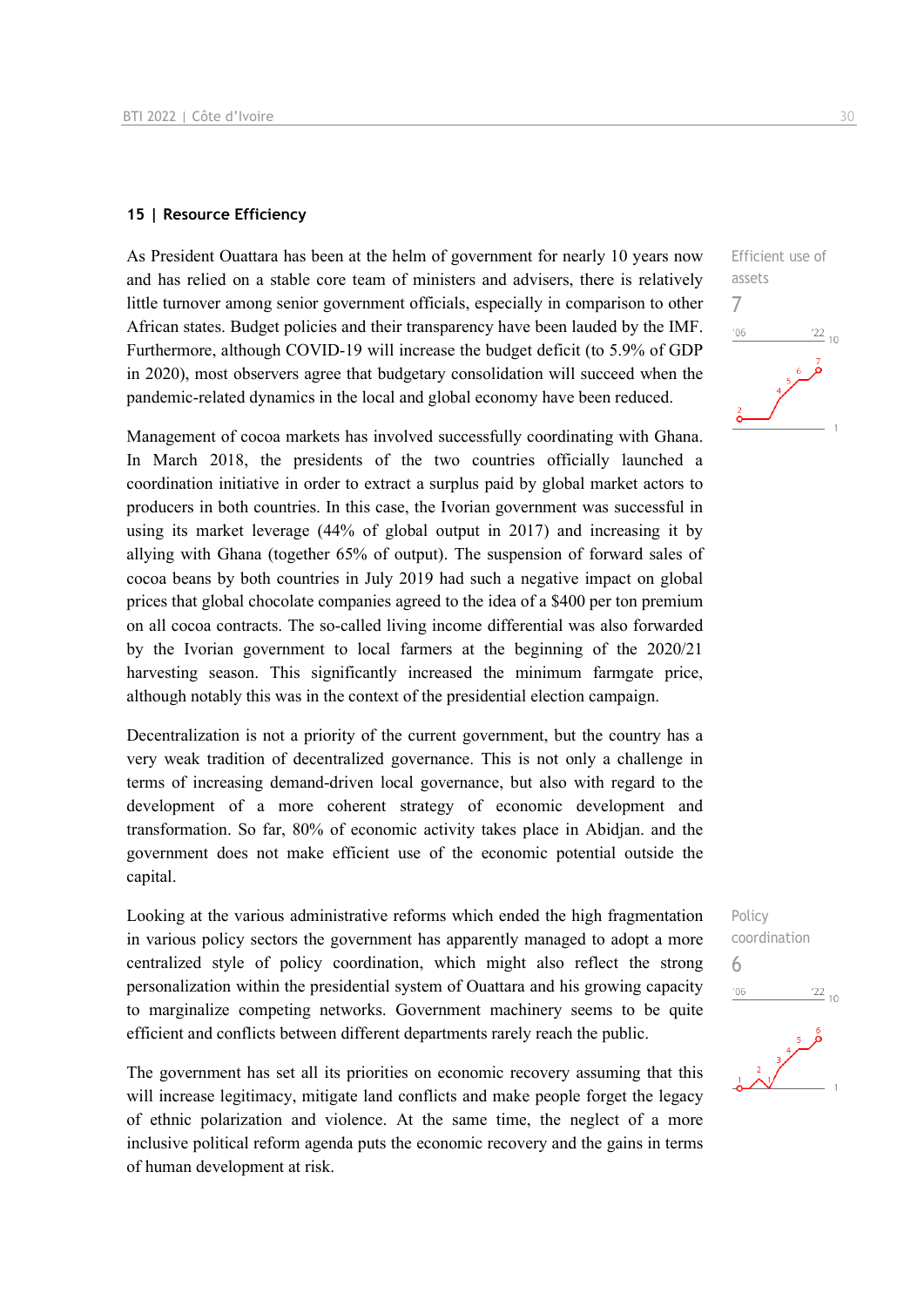Initially, it seemed as if the fight against corruption featured prominently on the agenda of the Ouattara government. However, today the effectiveness of the government's anti-corruption policies and institutions remains unclear. Watchdog organizations have criticized the government for the lack of political mobilization around the need to tackle corruption. While according to the latest Afrobarometer data (2019) 69% of the population think the government needs to do much more, it remains unclear whether the government really considers tackling corruption to be a top priority.

The National Plan on Good Governance and the Fight Against Corruption was launched in 2013 together with a new institution, the High Authority for Good Governance (HABG, operating since 2014). The government also appointed four judges within HABG in 2015 to expedite procedures. The HABG is involved in official investigations and publishes annual reports about its activities in the field of prevention, awareness-raising and investigation. It is, however, not a judicial body, which could effectively sanction corrupt practices.

The legal proceedings in the first corruption process prepared by HABG were initiated in December 2019 in Abidjan. As the president of HABG is appointed by President Ouattara, it is unclear how the institution could check the office of the president. The additional institutions meant to oversee the utilization of public funds (Inspecteur Général des Finances, Cour des Comptes) are understaffed and underfunded and thus not effective in preventing abuse and corruption.

President Ouattara, previously the only person obliged by law to declare his interests and assets, forced his ministers to sign an anti-corruption oath, but was soon accused of hiring his own close family members to top positions in the government. In 2014, a presidential decree extended the declaration of assets to all top politicians at national level (including members of parliament) as well as district governors and mayors and top managers of public companies and institutions. While approximately 4,600 persons were concerned, it remains unclear what might be the consequences of such declarations in the absence of any public transparency and control about any property changes during the tenure of public officials. As the declarations remain confidential, watchdog organizations indicated, this might only increase accountability of these individuals to the president.

By law, political parties are supposed to report their finances annually to the Cour des Comptes, but the reports' publication (as provided by the law) is not enforced. According to this 2004 law, political parties cannot accept donations from foreign sources and the use of public resources for electoral campaign is prohibited.

Anti-corruption policy 3 $'06$  $\frac{22}{10}$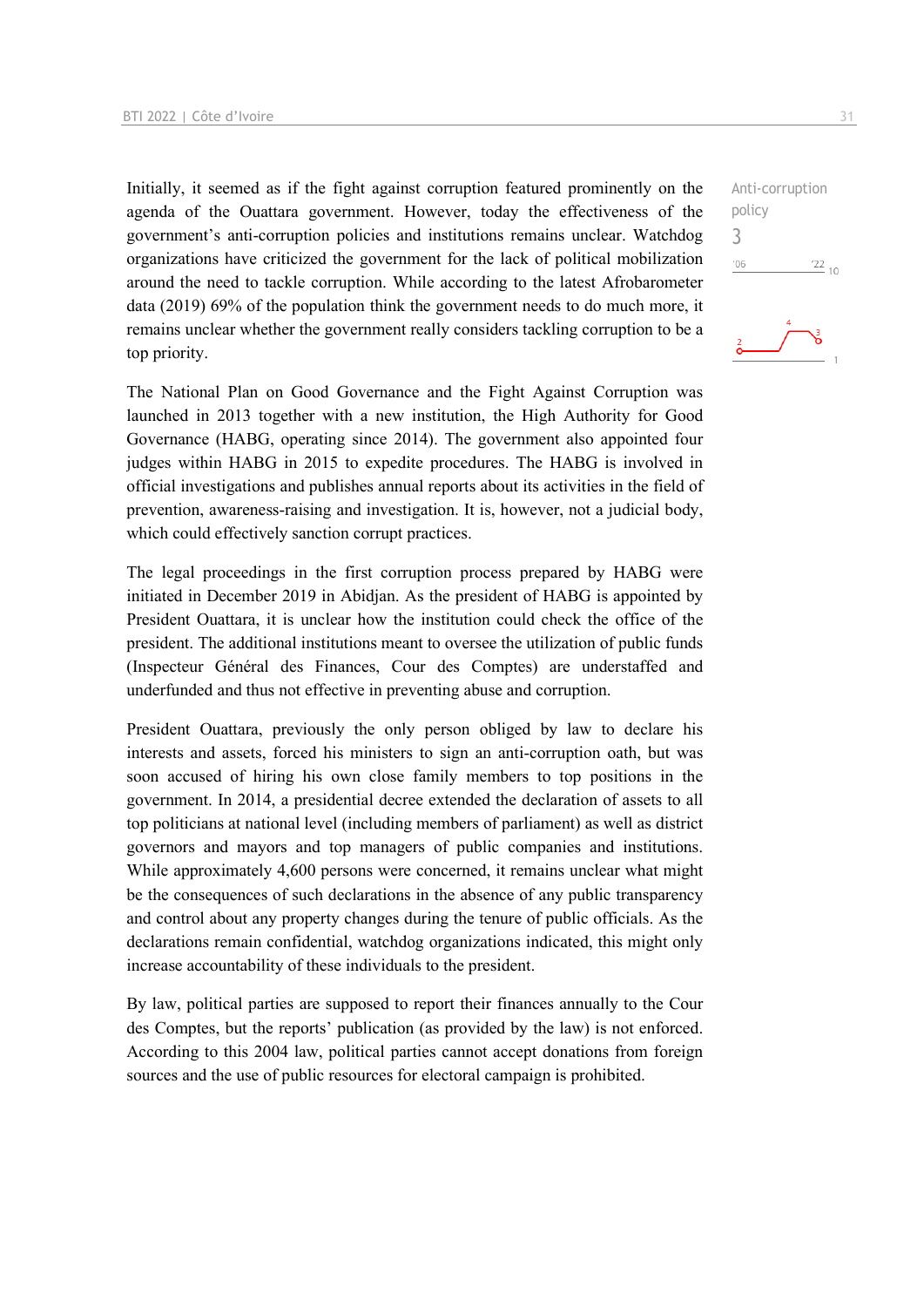#### **16 | Consensus-Building**

The political leadership, which has ruled the country since 2011, has in general been committed to democratic and economic transformation, but the way this agenda has been implemented does not reflect a broad political consensus. The previous Gbagbo government was certainly not anti-democratic in its ideology; however, much of the Ivoirité (nationalism) debate started from the conflict between different notions of democracy – that is, a narrow and exclusionary notion based on descent, the rights of autochthonous Ivorians and the majoritarian principle, versus a more tolerant and inclusionary notion of citizenship. The positions of at least part of the FPI and Gbagbo loyalists are still based on this narrow understanding, driven by the idea that Ouattara is not Ivorian, and the state has thus been captured by foreigners. However, after having come to power, the Ouattara side has now largely continued the legacy of interpreting democracy in purely majoritarian terms, although not based on ethnicity. Consequently, hopes that the government would adopt a more inclusionary interpretation of democracy have been disappointed. Whether democracy, even in its most narrow version, is truly accepted by all elite actors, however, might be questioned after the presidential elections in 2020.

The Ouattara government is considered to be a staunch defender of a liberal economy, but its actions thus far have been quite mainstream and have strengthened state intervention, for example in the cocoa sector, the large infrastructure investment projects, or the strong promotion of public health care and basic public education. The current opposition has not been vocal on economic policies, and – while the government is regularly accused of being a puppet of French neocolonial interests – there is quite a large consensus on economic development and strategies moving forward.

Although democracy as a long-term objective is not contested and the Ouattara government has shown at least a partial reform agenda, there are still a number of actors in Côte d'Ivoire who challenge the supremacy of elected officeholders. There remains some uncertainty about the extent to which military actors would accept the supremacy of a different government. Mutinies, which were a recurrent feature of politics throughout the decade, have stopped since 2018.

The FPI as the main opposition party has been paralyzed by power struggles between two opposing wings over the last years. With the likely return of former President Gbagbo to Côte d'Ivoire, this might end. Meanwhile, the challenge to the ruling elites' legitimacy might increase due to the current government's perceived lack of democratic legitimacy.

There are for now no jihadist groups active in the country which would challenge the democratic order.



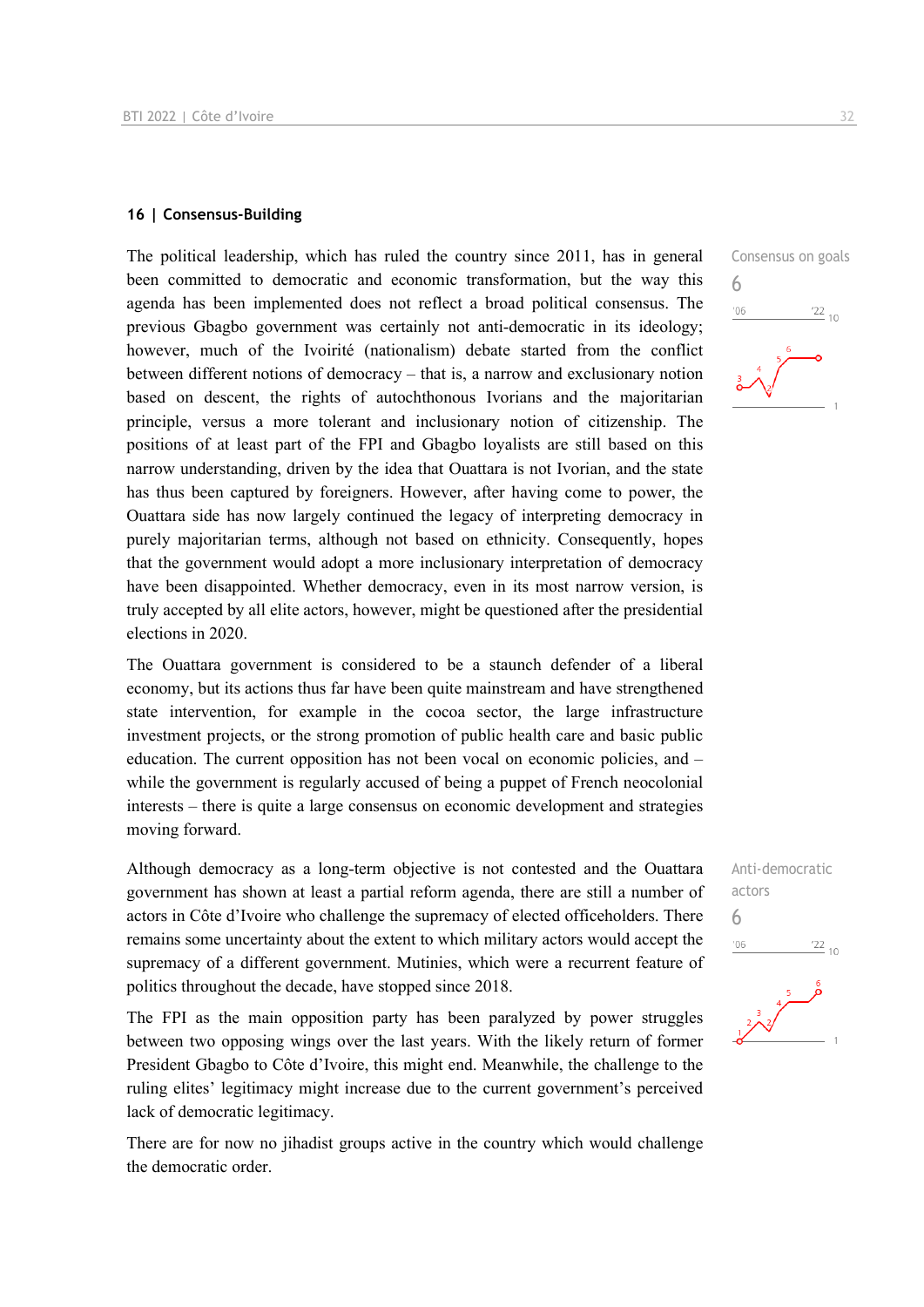Both the former Gbagbo government and the current Ouattara government have done little to depolarize existing cleavages. Côte d'Ivoire comes close to a textbook example of the violent politicization of ethnicity.

Between 2001 and 2006, people were harassed or killed due to ethnic and linguistic affiliation by death squads that were tolerated or even armed by the government. The subsequent drop in levels of killings and ethnic violence was primarily related to the massive international military presence in the country, rather than to any change in the political management by Ivorian actors. The political-military division of the country, although formally ended in 2009, was a physical manifestation of sociocultural cleavages. The post-electoral crisis of late 2010 and early 2011 saw a new wave of ethnically motivated killings, with both sides (and their allied militias) involved.

The current administration of President Ouattara cannot be accused of systematically fueling ethnic tensions. However, it has done little if anything to depolarize cleavages. Ethnic cleavages remain salient in most parts of the country. Elections in 2015–16 and 2020 have been quite peaceful (although less so in 2020) and did not lead to new outbreaks of violence. But few local observers think the government is concerned with a broader societal consensus.

The already quite limited participation by civil society in the political process was weakened by the many years of political polarization, territorial partition and violent warfare.

Civil society actors have become more strongly involved in some sectors, such as the electoral process, especially in the function of observing elections. Constitutional reform in 2016 involved input from hand-picked academics and influential personalities, but without broader civil society consultation. When the government was forced to reform the electoral commission in 2019–20, civil society urged the government in vain to engage in a comprehensive discussion of institutional reforms. The minimal reform steps subsequently proposed were rejected by all non-governmental actors involved. Civil society has been unable to fight the growing political polarization or find a role in the fight against corruption. With the exception of trade unions, the current government, if not directly pushed from outside (as in the case of the accreditation of the National Human Rights Commission or with EITI), does not pro-actively involve civil society actors.

Cleavage / conflict management 4  $106$  $\frac{22}{10}$ 



Civil society participation 4 $'06$  $^{22}$  10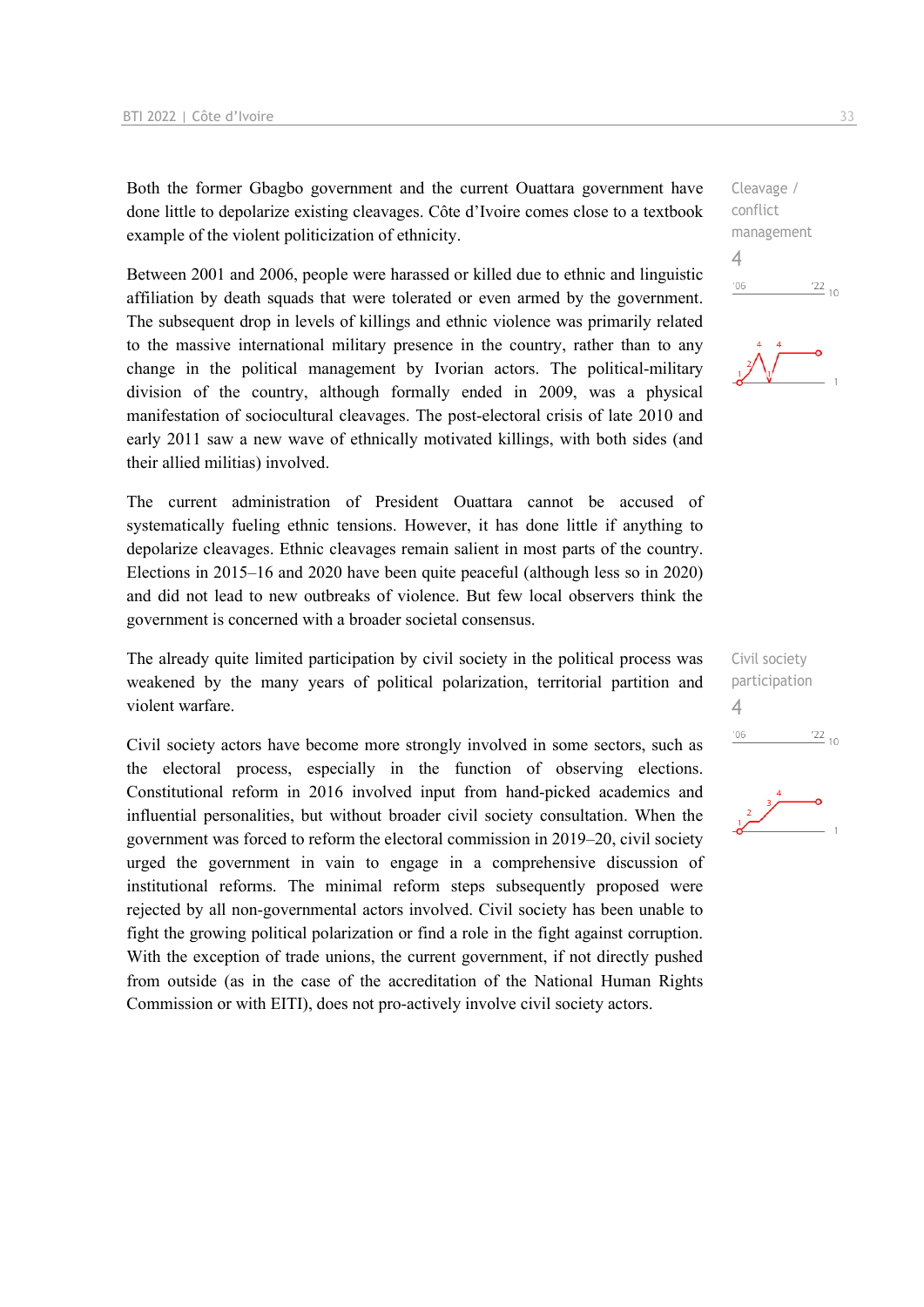Soon after his accession to power, President Ouattara's government created a National Reconciliation Commission chaired by former PDCI Prime Minister Charles Konan Banny. However, this commission lacked an autonomous budget and sufficient resources to accomplish its role; moreover, all decisions and sanctions ultimately had to be made by the president of the republic. The commission ended its work in December 2014 among much criticism from the public. It organized the hearing of several thousand witnesses and victims across the national territory, but even the hearings in Abidjan remained closed to the public. A fund was established to provide financial restitution to victims, but the press was quick to point out that the work of the commission had consumed more money than what was eventually made available to the victims.

In 2015, two newly created or revamped government bodies, the National Commission for the Reconciliation and Compensation of Victims (CONARIV) and the National Program for Social Cohesion, launched processes to identify victims of past violence and begin providing reparations. But the work of these institutions has at times suffered from blurred roles and responsibilities and a lack of communication between the two. The compensation process was completed in 2017, but victims complained about the small sums made available and the governments' assumption to have thereby successfully completed "reconciliation."

Reconciliation at the national level was not helped by the legal action taken against former President Laurent Gbagbo and former militia leader Charles Blé Goudé at the International Criminal Court in The Hague. In Abidjan, 80 former FPI politicians, including Simone Gbagbo, the former president's wife, were condemned for war crimes and imprisoned for up to 20 years, but all of them were then pardoned by the president in August 2018. While many FPI cadres were condemned, not a single former rebel leader has faced legal sanctions.

The general perception in Côte d'Ivoire is that the Ouattara government lacked serious commitment, and the idea of national reconciliation has thus already been severely compromised. Its reconciliation policy consisted of severely punishing the "former enemies" because of massive human rights violations and then pardoning them, to the protest of many defenders of human rights in Côte d'Ivoire.

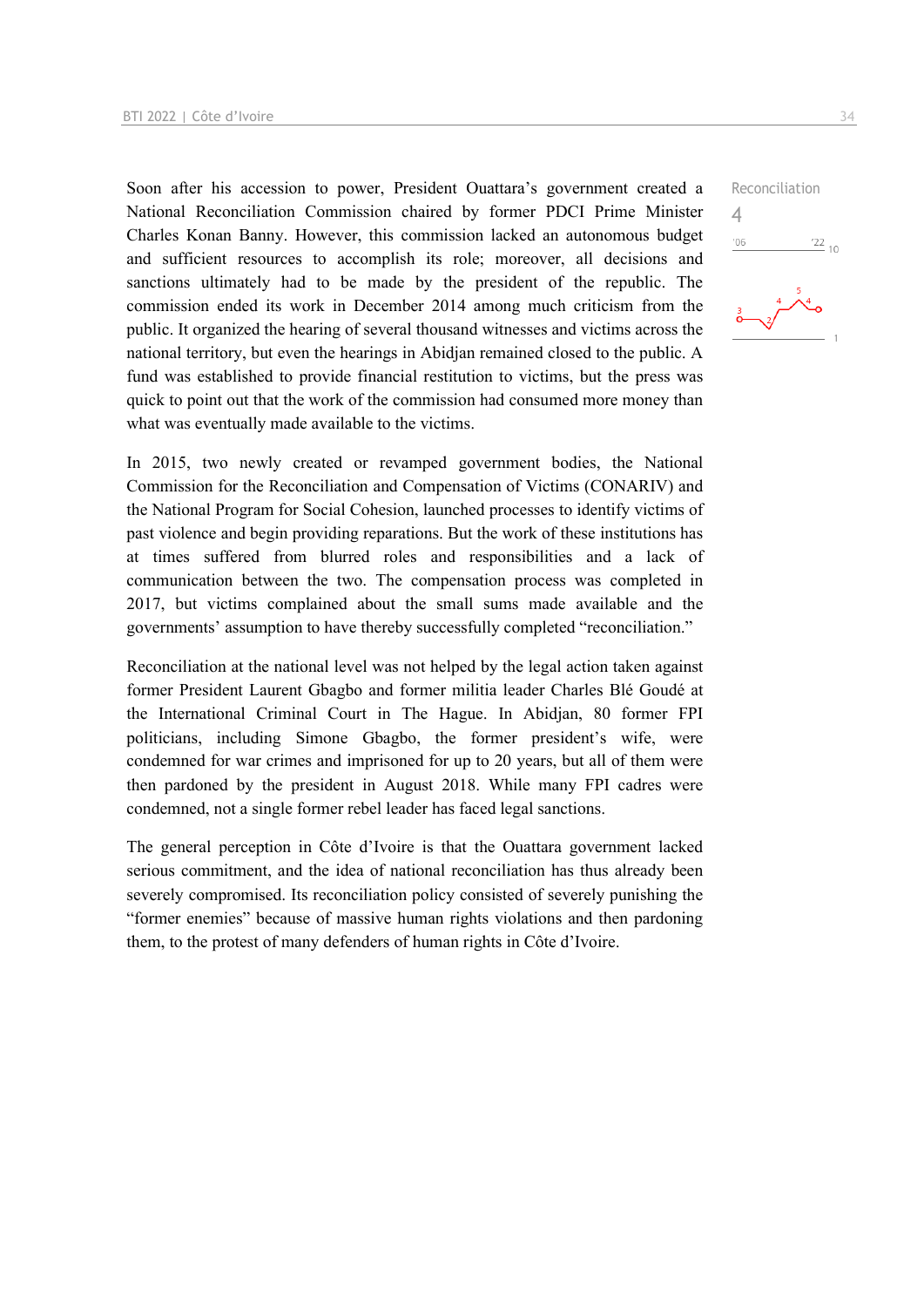#### **17 | International Cooperation**

Relations with donors, strained since the late 1990s, have strongly improved since Ouattara took over the presidency in 2011. In the past, donor funds had been suspended for prolonged periods of time owing to concerns about corruption and political instability. However, relations with international financial institutions have been formally resumed since 2011, and the country's HIPC program was completed in 2012.

International funding contributes toward reaching the objectives set by the government in the

National Development Strategy (PND 2016–2020), although the objectives of the PND are rather vague. As Côte d'Ivoire aspired to become an "emergent economy," the National Development Strategy does not rely heavily on concessional development loans. In 2020, the government started to draft the development strategy for the period 2021–25 with the support of UNDP. However, the new strategy is not completed yet.

The government clearly prioritized good relations with Western donor organizations (and delivered better economic governance), while other international actors such as China were more important as trade or investment partners.

The current president and the ruling équipe are well aware that international assistance was essential in securing access to office, and that the country's stability will depend on the government's capacity to maintain international trust and credibility. However, this does not exclude the possibility of inconsistent policymaking or cases of rent-seeking within the administration.

President Ouattara (as well as former prime ministers Daniel Kablan Duncan and Gon Coulibaly) has been considered a credible and reliable partner by the international community, but the same is not necessarily true for all members of his government and administration. International trust in the economic reform program is certainly much greater than in the capacity of the government to further democratize the political system or to strive for reconciliation and consensus. Ouattara's decision to stand for a third presidential term was a severe blow to his domestic and international credibility. Many international partners apparently tried to use their influence to make Ouattara postpone the 2020 elections. Yet, the current opposition (composed of former presidents with questionable track records) is certainly not considered a better alternative by the international community.

The country's relationship with France has gone through various stages. The former colonial power remains Côte d'Ivoire's main trading partner, foreign investor and bilateral donor, and maintains a permanent military base in Abidjan. The French



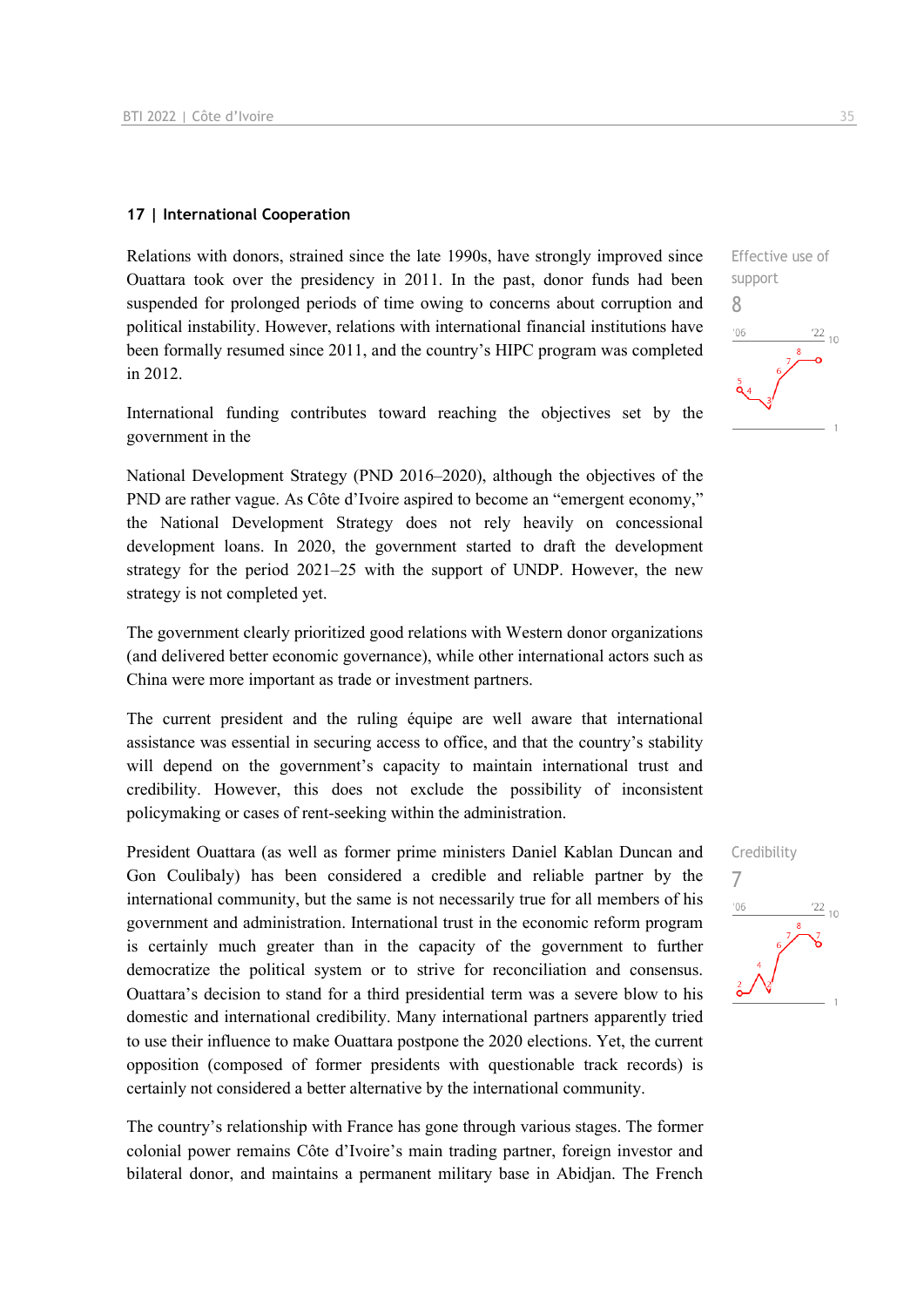community has shrunk from more than 20,000 to around 8,000 people, but Frenchcontrolled business still accounts for a considerable share of the country's tax base. The current government is on good terms with France, and given the instability in the region, and the demise of long-term French ally Blaise Compaoré in Burkina Faso, Côte d'Ivoire's strategic importance for Western powers and France is likely to increase even more.

In terms of international legal obligations, the government has made some effort to comply with the requirements of reporting to the various human rights protocols which the country had signed and ratified in the past (and by the end of 2018 had fulfilled all requirements). It has ratified the new WTO Trade Facilitation Agreement (was never actively involved in dispute settlement). In 2017, Côte d'Ivoire accepted a decision by the International Tribunal for the Law of the Sea to award a disputed maritime area, where gas reserves are being explored, to neighboring Ghana. However, the Ivorian government did not accept the decision of the African Court on Human and People's Rights which considered the Ivorian Electoral Law a violation of human rights. Côte d'Ivoire was the only African country to accede to the Rome Statute after 2010 (in 2013), although the ICC had a huge importance for the country, as former President Gbagbo and his militia leader Blé Goudé faced trial in The Hague (and were eventually acquitted in early 2019).

Regional arrangements such as the Union Economique et Monétaire Ouest Africaine (UEMOA) and the Economic Community of West African States (ECOWAS) play a prominent role in Ivorian politics. Both regional organizations were quite influential in bringing the Gbagbo government down, and Gbagbo's nationalist policies had worried leaders in the Sahel countries with large emigrant communities in Côte d'Ivoire (though his anti-French stance won him some friends in neighboring Ghana). After the 2010 elections, regional actors were heavily involved in helping to find a solution to the election and succession crisis. While ECOWAS had little military leverage, its diplomatic action against Gbagbo decisively legitimated the international military action against his government.

ECOWAS welcomed Ouattara's victory, even naming him ECOWAS chairman in his first year of office. Since that time, Ouattara has tried to play an active and constructive role in regional politics and maintain good relationships with all neighboring countries. ECOWAS also remained silent about Ouattara's bid for a third presidential term and congratulated him for his successful re-election in November 2020. Earlier, in 2018, a minister of Ouattara's government became chairman of the ECOWAS Commission and a more critical stance would thus have come as a surprise. Ouattara was instrumental in pushing for ECOWAS military intervention in Mali and has a clear interest in supporting military cooperation with the governments of neighboring Burkina Faso and Mali in their fight against jihadist groups.

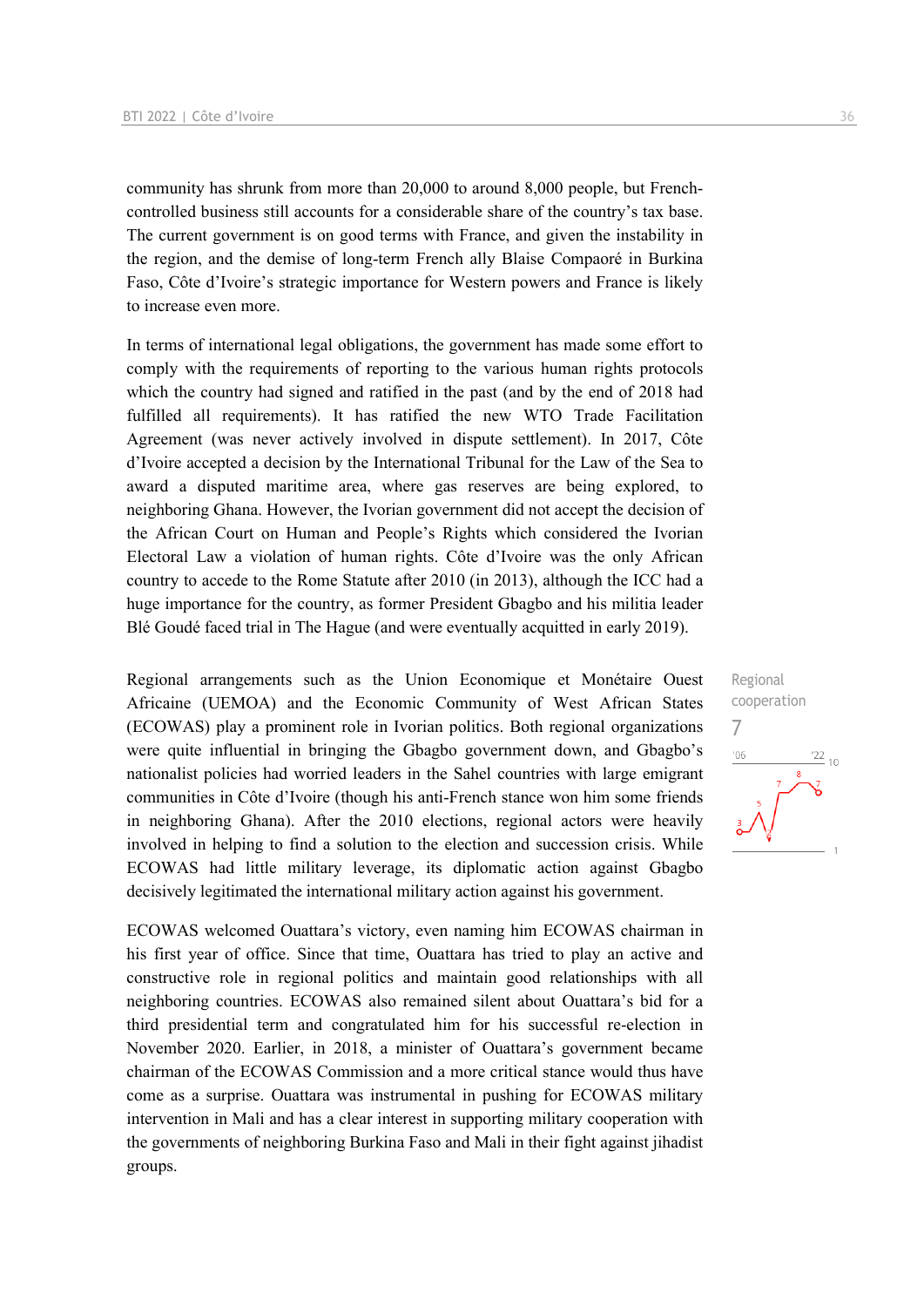Relations with Ghana and Liberia were temporarily strained due to the apparent toleration of former senior FPI officials in these countries and the continued influx of militias (in the case of Liberia), although since 2014 bilateral relations have greatly improved with both neighbors.

Côte d'Ivoire has kept a lower profile within the African Union (AU). The decision of the African Court on Human and People's Rights, which considered the Ivorian Electoral Law a violation of human rights, has not been accepted by the Ivorian government.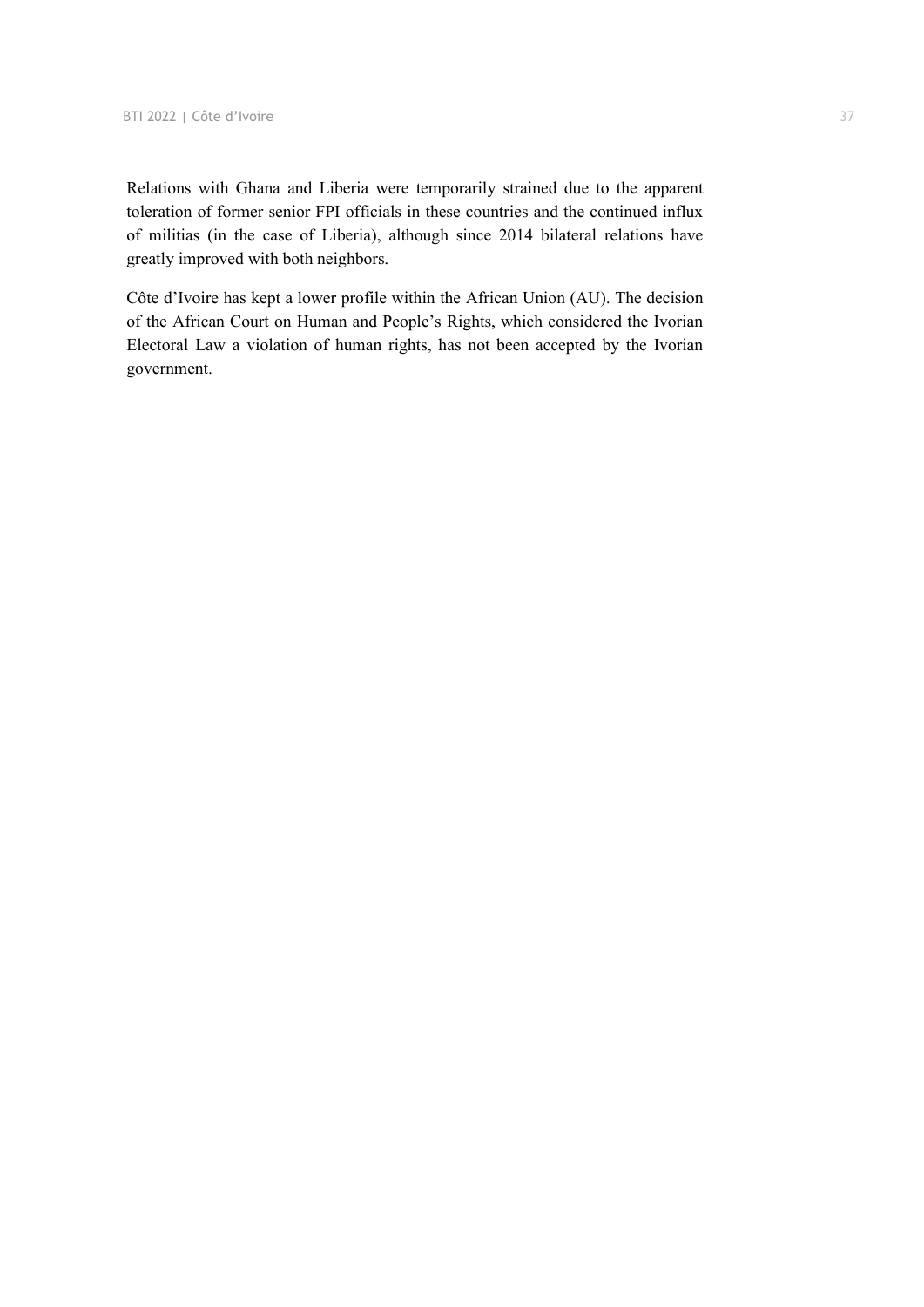#### Strategic Outlook

Over the last two years, prospects for further transformation toward democracy and a functioning market economy in Côte d'Ivoire have not improved. The Ouattara government has earned credibility within the international community but lacked the domestic legitimacy and possibly also the commitment needed to initiate more sustainable solutions to the country's various structural conflicts. Strong economic growth was the result of efficient and technocratic policymaking, which had the full backing of the president and the international community, but it also reflected the misery from which the country emerged in 2011. The economy is still heavily dependent on unsustainable and extensive cocoa production, and the resilience of other agricultural export sectors. Poverty and low human development remain widespread, and sustainable development will require continued but massive additional investment in education and health care.

We still lack reliable estimates of the social and economic costs related to the COVID-19 confinement measures that have been introduced since March 2020. Nevertheless, the government has been lauded for acting swiftly and with a differentiated set of policy instruments, and it is expected that Côte d'Ivoire might avoid a recession. The informal sector and poorer segments of the population were struck hardest by the crisis, which has put the progress achieved in education and health care over the last decade at risk. The future impact of the COVID-19 pandemic on Côte d'Ivoire's economy and society will depend on the country's access to vaccines, the management of the vaccination process and whether new mutations of the virus will cause higher infection rates.

Continued economic growth and the strengthening of the foundations of a market economy, however, will depend on political stability and the continued trust of international investors. Political transformation has largely stalled over the last years. Moreover, there is little prospect that the president will move toward a more consensual style of policymaking, with the more substantial inclusion of opposition or civil society actors, or that accountability mechanisms will be strengthened. With former President Gbagbo's imminent return to Côte d'Ivoire a very likely scenario, the country will return to the same political scenario which had plagued it since the mid-1990s. This scenario will reintroduce a cast of political dinosaurs who have shown little sympathy toward de-escalating conflicts or adopting an inclusionary mode of governance for more than two decades.

Back in 2010–11, external actors imposed a political solution, which might have reflected the majority of preferences within the country, but this was achieved only by force and through the assistance of outsiders. A decade later, it is still uncertain whether the political elites can organize open political competition free of violence. The international community should use its influence to further support sound economic management and a sustainable transformation of production, while also insisting on credible and inclusive institutions to build state-society linkages and to manage credible elections. It should continue to strengthen societal actors, many